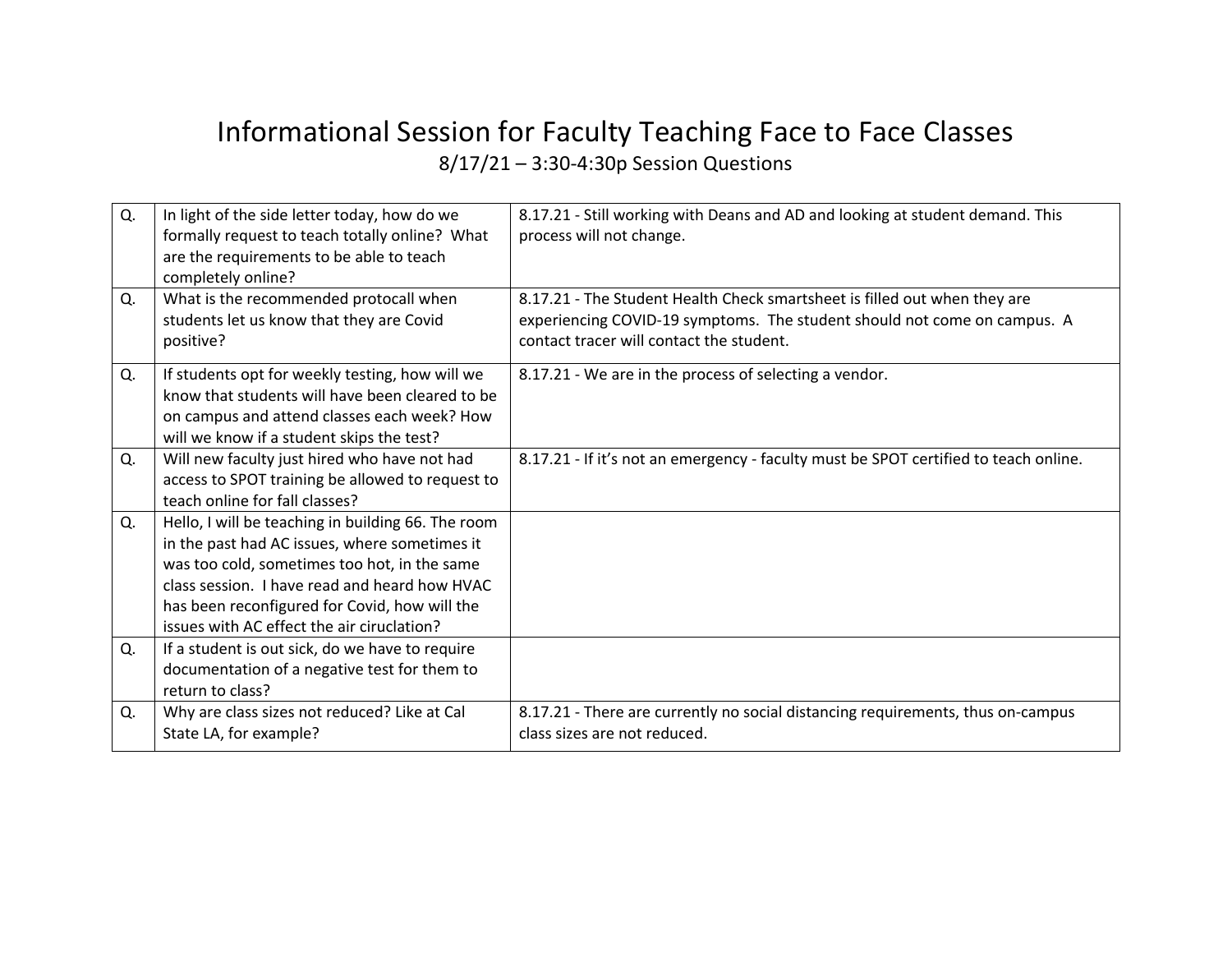| Q. | I recently emailed my welcome message to<br>students. I let them know that the courses (I<br>teach linked courses) will be hybrid, as<br>scheduled by my department. However, my<br>courses are listed in the schedule of classes as<br>ONLINE. I have been contacted by two students<br>already who will not be able to take the classes<br>in hybrid format. They said they selected these<br>classess because they are online.            |                                                                                                                                                                                                                                                                                                                                                                                                                                                                                                                                                           |
|----|----------------------------------------------------------------------------------------------------------------------------------------------------------------------------------------------------------------------------------------------------------------------------------------------------------------------------------------------------------------------------------------------------------------------------------------------|-----------------------------------------------------------------------------------------------------------------------------------------------------------------------------------------------------------------------------------------------------------------------------------------------------------------------------------------------------------------------------------------------------------------------------------------------------------------------------------------------------------------------------------------------------------|
| Q. | 1. What do we tell faculty who inquire about<br>moving their classes online due to safety<br>concerns? In light of the president's email<br>yesterday, faculty want to move their classes<br>online. This includes SPOT and non-SPOT<br>faculty.<br>2. Faculty want to know what happens if they or<br>their class needs to quarantine for the 14 days.<br>Do they use sick leave? Do we find substitutes?<br>Do we move online for 14 days? | 8.17.21 - 1. There will not be a change in the schedule from that perspective unless<br>there is a demand for online. If there is any type of medical condition that would<br>require interactive process, then that would work through HR.<br>There is a side letter in place with FA - Faculty may go below 5LHE and contact hours<br>as well - but will be in accordance with demand.<br>Speak with your Dean directly and see what your options are.<br>2. As long as faculty member is fine - can switch to online and teach in an online<br>format. |
| Q. | Board resolution: does this apply to dual<br>enrollment faculty online (is that up to the K-12<br>district)? professional experts like ASL<br>interpreters?                                                                                                                                                                                                                                                                                  | 8.17.21 - The Board Resolution applies to faculty, staff, and students on campus,<br>including hourly employees. If a faculty member works at another facility, they will<br>follow the protocols at that facility.                                                                                                                                                                                                                                                                                                                                       |
| Q. | what exactly will that vendor do?                                                                                                                                                                                                                                                                                                                                                                                                            | 8.17.21 - Verification of vaccination. COVID Testing. Contact Tracing. Looking for a<br>robust system that will work seamlessly.                                                                                                                                                                                                                                                                                                                                                                                                                          |
| Q. | So, as far as I can tell, ONLY staff and faculty<br>have a deadline. No one else has a set deadline.<br>This is problematic as the students far<br>outnumber the faculty. That's where the<br>outbreaks will occur.                                                                                                                                                                                                                          | 8.17.21 - There will be an outline with rapid implementation information.                                                                                                                                                                                                                                                                                                                                                                                                                                                                                 |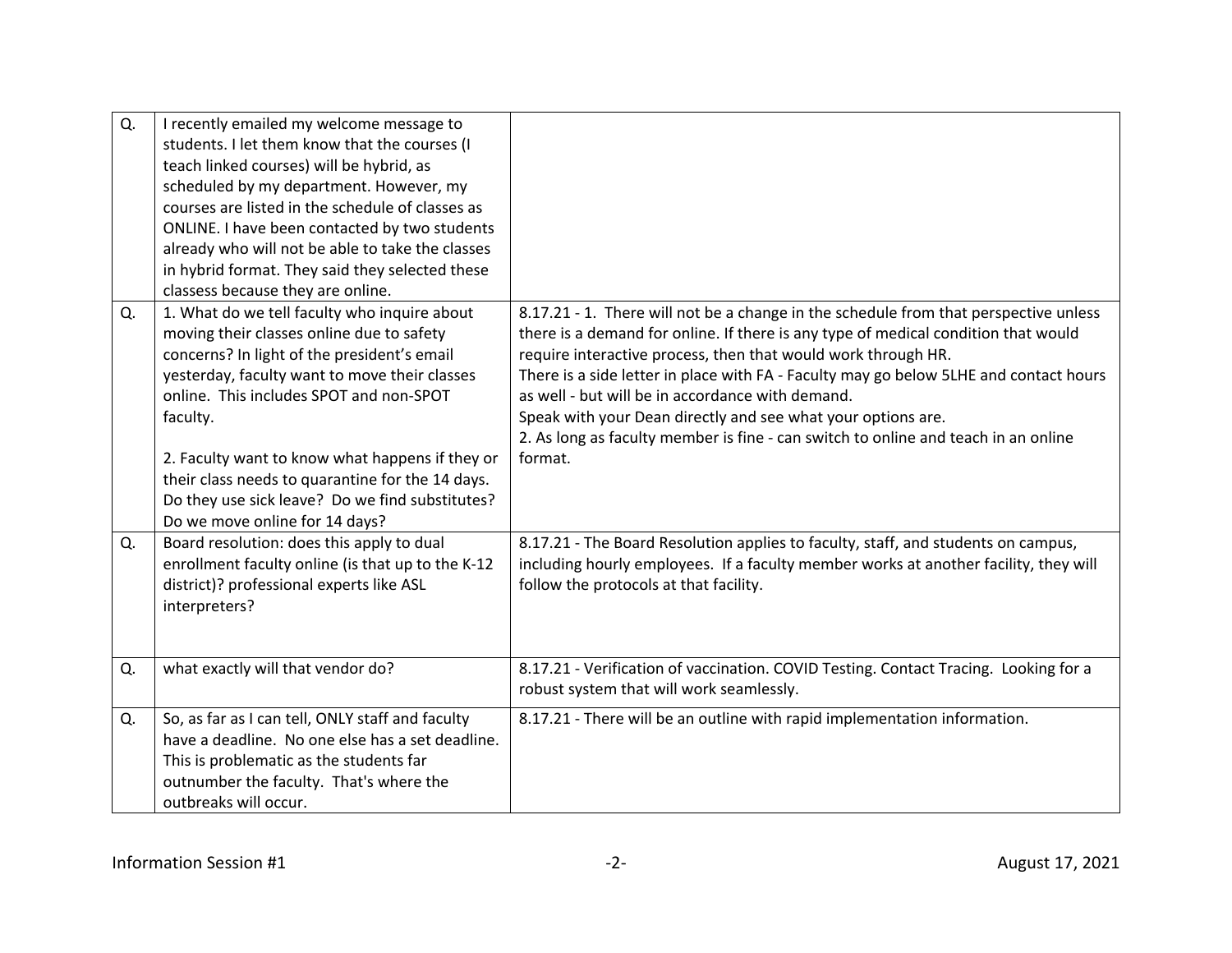| Q. | If a faculty member is sick or quarentining, are<br>we expected to just pivot our class online?                                                                                                                                                             | This question will be answered by the VPI live.                                                                                                                                                                                                                                                                                                                                                                                                           |
|----|-------------------------------------------------------------------------------------------------------------------------------------------------------------------------------------------------------------------------------------------------------------|-----------------------------------------------------------------------------------------------------------------------------------------------------------------------------------------------------------------------------------------------------------------------------------------------------------------------------------------------------------------------------------------------------------------------------------------------------------|
| Q. | Is it possible to teach my in-person class<br>synchonously now? I'm not comfortable<br>lecturing in class with a mask on.                                                                                                                                   | 8.17.21 - Moving classes to online is determined on student demand (where classes<br>are DL approved and faculty are SPOT/online certified). Please work with your dean<br>and associate dean regarding schedule questions. Thank you!                                                                                                                                                                                                                    |
| Q. | What is included in the check in process for<br>visitors? Is it online and done before coming or<br>done on campus? Should we be limiting visitors?<br>Or is okay to invite guest lecturers for classes as<br>long as they go through the check-in process? | 8.17.21 - Process for visitors is currently being worked on.                                                                                                                                                                                                                                                                                                                                                                                              |
| Q. | Will vaccinated staff be asked to fill out<br>symptom screenings on a regular basis?                                                                                                                                                                        | 8.17.21 - At this time, the Employee Health Check smartsheet is filled out when you<br>are experiencing COVID-19 symptoms.                                                                                                                                                                                                                                                                                                                                |
| Q. | Is there anything in place to trace Covid if<br>anyone on campus tests positive? I know that<br>Citrus College is having faculty and staff check in<br>whenever they go into a new building to<br>improve tracing.                                          | 8.17.21 - Our contact tracers reach out to the positive case, they do research on the<br>individual locations/visits. The contact tracers follow the current guidelines<br>regarding isolation/quarentines.                                                                                                                                                                                                                                               |
| Q. | Who is going to oversee the vaccine and testing<br>verifications?                                                                                                                                                                                           | live answered                                                                                                                                                                                                                                                                                                                                                                                                                                             |
| Q. | My question is 1) do students even know they<br>now have a vaccine mandate?                                                                                                                                                                                 | 8.17.21 - Emails went out to student email accounts last night around 4:00 p.m. It<br>can take awhile for these emails to get to students because they have to be throttled<br>in order to not generate as spam. Additionally, you may have received an<br>emergency notification voice call and/or text about 30 minutes ago notifying both<br>staff and students to read their emails. So, there is a multi-pronged communication<br>plan for students. |
| Q. | How do we know our students are vaccinated or<br>tested?                                                                                                                                                                                                    | 8.17.21 - We will know more how to answer this question once a vendor is selected<br>and we can share more about this process.                                                                                                                                                                                                                                                                                                                            |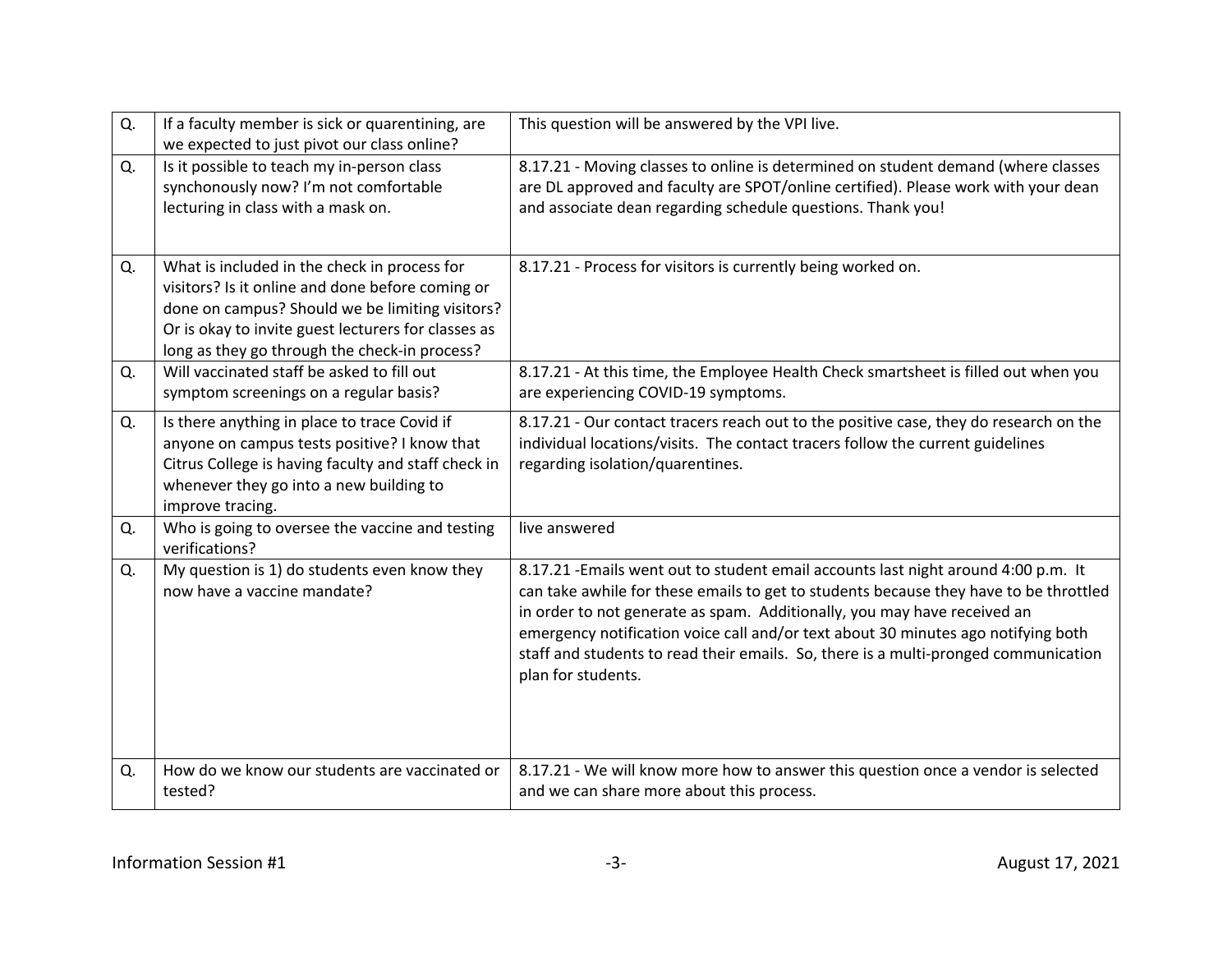| Q. | Since the vaccine requirement for students is<br>not yet in affect, can we hold our classes online<br>until that madate/testing is actually happening?                    | 8.17.21 - At this time, we will still hold classes as scheduled. Please work with your<br>dean and associate dean regarding schedule questions.                                                                                                                                                                                                                          |
|----|---------------------------------------------------------------------------------------------------------------------------------------------------------------------------|--------------------------------------------------------------------------------------------------------------------------------------------------------------------------------------------------------------------------------------------------------------------------------------------------------------------------------------------------------------------------|
| Q. | How do I handle a student who refuses to wear<br>mask?                                                                                                                    |                                                                                                                                                                                                                                                                                                                                                                          |
| Q. | How soon will this process begin for students?<br>It seems that there is a lag time that is<br>problematic because that's when we are most<br>likely to have an outbreak. |                                                                                                                                                                                                                                                                                                                                                                          |
| Q. | Will an e-mail be sent out on Monday with<br>those Timelines? Or do we need to check the<br>instruction website to find that out?                                         | 8.17.21 - Yes, we will have an implementation timeline prepared by Monday, August<br>23 that we will share with the campus.                                                                                                                                                                                                                                              |
| Q. | Will faculty be required to show proof of<br>vaccination status prior to the start of the Fall 21<br>semester?                                                            | 8.17.21 - All employees should submit their vaccination card through via the Vaccine<br>Verification Smartsheet.                                                                                                                                                                                                                                                         |
| Q. | What do we do before the testing/vaccination<br>comes on line?                                                                                                            | 8.17.21 - We will continue with the current process. We have contact tracing that is<br>triggered when a health check questionnaire is filled out by a student or employee is<br>showing symptoms.                                                                                                                                                                       |
| Q. | Is there testing provided for all employees or<br>only unvaccinated employees?                                                                                            | 8.17.21 - We already have a testing program in place for employees who are<br>experiencing symptoms, if needed. On campus testing will only be for surveillance<br>(i.e., weekly) testing, not for symptom testing. If an employee is experiencing<br>symptoms, we do not want them to come to campus, but stay home, complete the<br>Health Check Form, and get tested. |
| Q. | Can we all eat in the classrrom and can I let my<br>students into the classroom before class begins?                                                                      | 8.17.21 - Students and faculty are strongly discouraged to eat or drink in the<br>classroom.                                                                                                                                                                                                                                                                             |
| Q. | The college has not extended the EW. If a<br>student misses several weeks due to being sick,<br>do we advise them to drop? petition for an EW?                            | 8.17.21 - The EW is still in effect. The process in which a student requests an EW falls<br>back to what is was pandemic.                                                                                                                                                                                                                                                |
| Q. | If students are taking evening classes, well there<br>tests be verified earlier during the day?                                                                           | 8.17.21 - We will know more about this process once the vendor is selected--and will<br>share once we have that information. Thanks!                                                                                                                                                                                                                                     |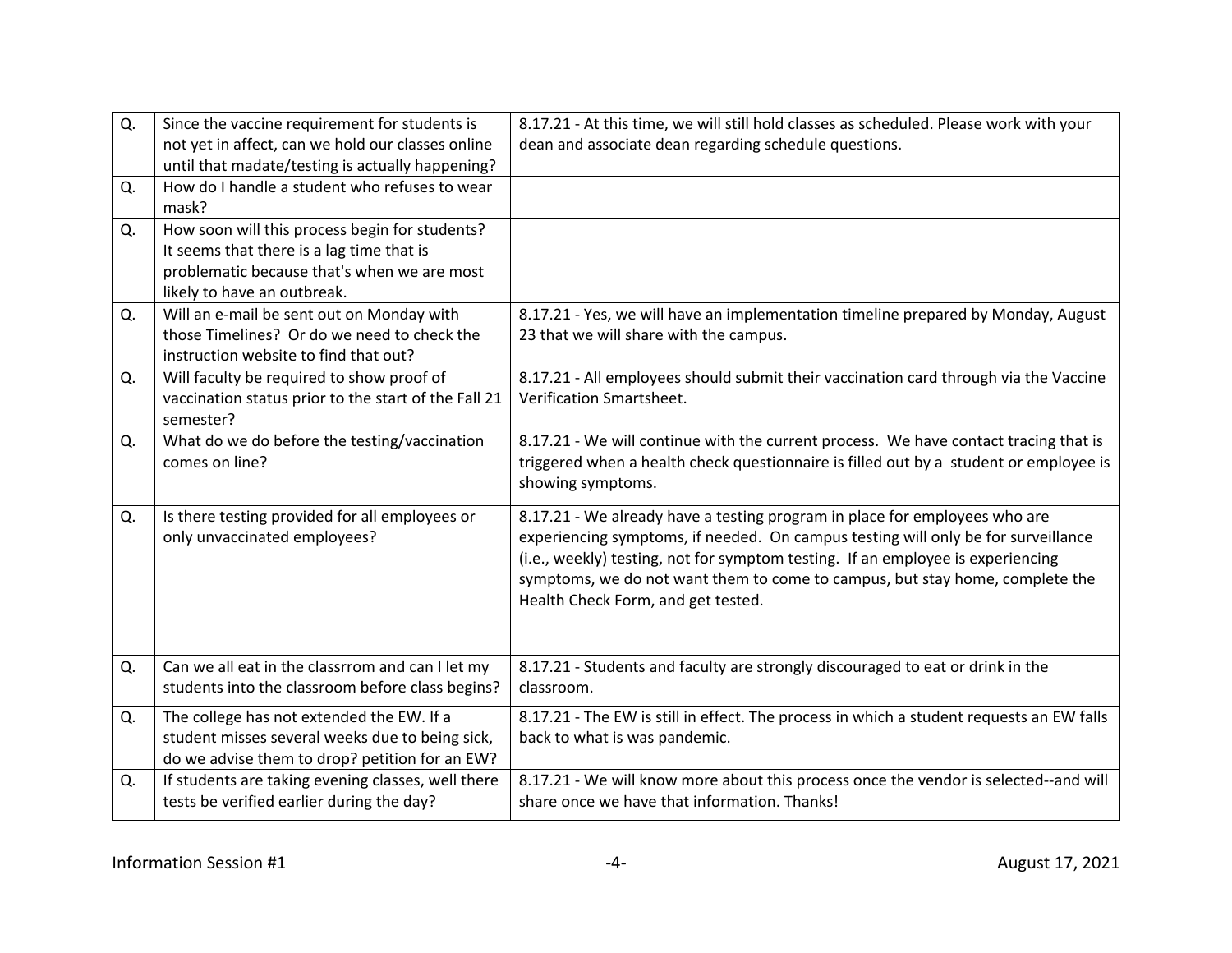| Q. | If students are taking evening classes, well there<br>tests be verified earlier during the day?                                                                                                                                                                                                                                                           | 8.17.21 - This is not quite yet known, but the plan is to have testing available for<br>students all throughout the day. This may change, but surveillance testing for<br>students and employees will be communicated as soon as known. |
|----|-----------------------------------------------------------------------------------------------------------------------------------------------------------------------------------------------------------------------------------------------------------------------------------------------------------------------------------------------------------|-----------------------------------------------------------------------------------------------------------------------------------------------------------------------------------------------------------------------------------------|
| Q. | There are people who have false vacinations<br>cards. Is there away of identifying these<br>falsifications.                                                                                                                                                                                                                                               | 8.17.21 - Discussion has taken place to identify these false records and it is<br>something we will explore further.                                                                                                                    |
| Q. | Are we 100% assured that students who attend<br>classes next week are vaccinated or tested<br>negative?                                                                                                                                                                                                                                                   | 8.17.21 - The vaccination process for students has not yet been established.<br>Information will be provided by Monday, August 23, which will provide timelines.                                                                        |
| Q. | If a student misses a test, will his/her professors<br>be notified? How will that be managed?                                                                                                                                                                                                                                                             |                                                                                                                                                                                                                                         |
| Q. | If we submitted our vaccine verification back in<br>the spring and received a confirmation from HR<br>to return to work, will we need to submit that<br>information again?                                                                                                                                                                                | 8.17.21 - No, if you submitted it through the Human Resources Verification Form<br>(https://www.mtsac.edu/health/employeeresponse.html), you do not need to<br>submit it again.                                                         |
| Q. | Will the vendor have representatives doing<br>testing at each class or a specific site on camps                                                                                                                                                                                                                                                           | 8.17.21 - This is not quite yet known, however, most likely will be at a couple of<br>specific areas on campus.                                                                                                                         |
| Q. | why did we wait so long to address the need for<br>student vaccinations?                                                                                                                                                                                                                                                                                  | 8.17.21 - The Board passed the Resolution on Friday evening. Staff worked diligently<br>this weekend to prepare as much information as possible for faculty, staff, and<br>students ASAP.                                               |
| Q. | As faculty, will we be notified if students have<br>not met the requirements? Especially the<br>weekly testing since they may fall behind on<br>that. I'm also wondering about labs as I am a lab<br>faculty member. We have an unlimited number<br>of students who may come to visit the lab. Will<br>we be able to verify their testing/vaccine status? |                                                                                                                                                                                                                                         |
| Q. | How do we know that our no-vaccinated<br>students have done the covid test?                                                                                                                                                                                                                                                                               |                                                                                                                                                                                                                                         |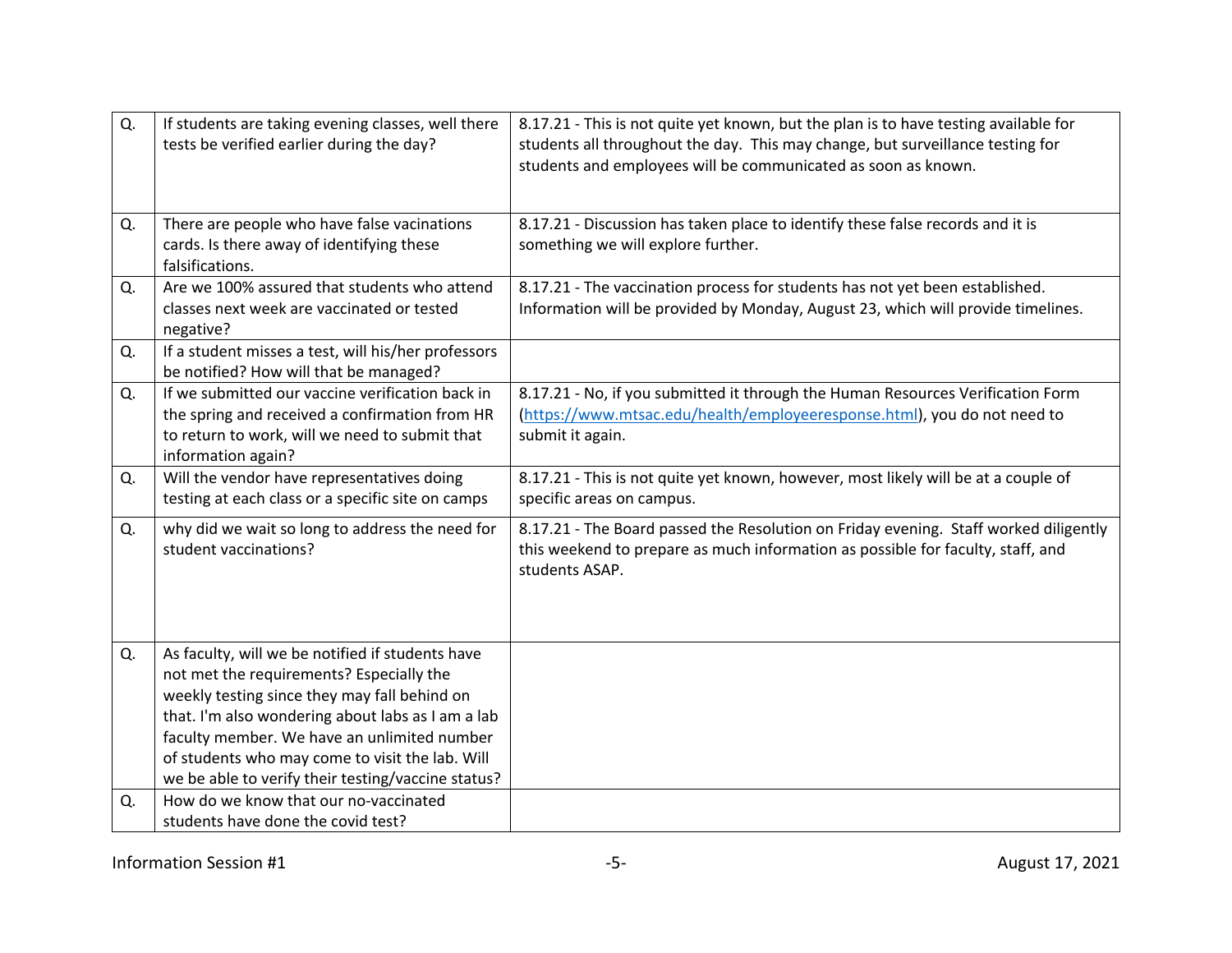| Q. | Can I go to my office this week before school<br>starts?                                                                                                                                                                                                                                                  | 8.17.21 - Yes.                                                                                                                                                                                                                                                                                                                                                     |
|----|-----------------------------------------------------------------------------------------------------------------------------------------------------------------------------------------------------------------------------------------------------------------------------------------------------------|--------------------------------------------------------------------------------------------------------------------------------------------------------------------------------------------------------------------------------------------------------------------------------------------------------------------------------------------------------------------|
| Q. | Sounds great to me. :)                                                                                                                                                                                                                                                                                    |                                                                                                                                                                                                                                                                                                                                                                    |
| Q. | Will Professors get a update on if students are<br>vaccinated or tested? Also what is the protical if<br>we have a student in attendance without<br>either?                                                                                                                                               |                                                                                                                                                                                                                                                                                                                                                                    |
| Q. | is there an idea of or approximate percentage of<br>students that we know are unvaccinated?                                                                                                                                                                                                               |                                                                                                                                                                                                                                                                                                                                                                    |
| Q. | How does the mask requirement address masks<br>with vallves on them that do not stop the virus<br>when exhaled?                                                                                                                                                                                           | live answered                                                                                                                                                                                                                                                                                                                                                      |
| Q. | I'm an adjunct and I might be unaware, but<br>when the Board makes these decisions, how<br>much input are they taking from faculty and<br>staff? These changes in policies/regulations<br>appear to happen frequently and haphazardly<br>without consideration of all employees' and<br>students' safety. | 8.17.21 - The Board Resolution only outlines the requirements and gives<br>authorization to the College President to implement the protocols and processes<br>related to the Resolution. There is always time for input from the public at each and<br>every Board Meeting, and public comment has been quite plentiful on this topic over<br>the last few months. |
| Q. | I am following the link but I am not being taken<br>to the place where I can submit my verification.<br>Has a direct link to the form we need to fill out<br>been sent?                                                                                                                                   | 8.17.21 - Here is the link:<br>https://www.mtsac.edu/health/employeeresponse.html<br>When you click on "I am ready to submit my vaccine documentation" you will be<br>able to upload your vaccination record.                                                                                                                                                      |
| Q. | will those be free services?                                                                                                                                                                                                                                                                              |                                                                                                                                                                                                                                                                                                                                                                    |
| Q. | that is just for staff and faculty?                                                                                                                                                                                                                                                                       | 8.17.21 - Faculty, staff, and students.                                                                                                                                                                                                                                                                                                                            |
| Q. | If I have filled out the HR Verification From and<br>submitted my vax confirmation, do I also need<br>to submit the Vaccine Verification Smartsheet?                                                                                                                                                      | 8.17.21 - No, if you submitted it through the Human Resources Verification Form<br>(https://www.mtsac.edu/health/employeeresponse.html), you do not need to<br>submit it again.                                                                                                                                                                                    |
| Q. | Where can we find the link for the Employee<br>Health Check form?                                                                                                                                                                                                                                         | 8.17.21 - https://www.mtsac.edu/health/employeescreen.html                                                                                                                                                                                                                                                                                                         |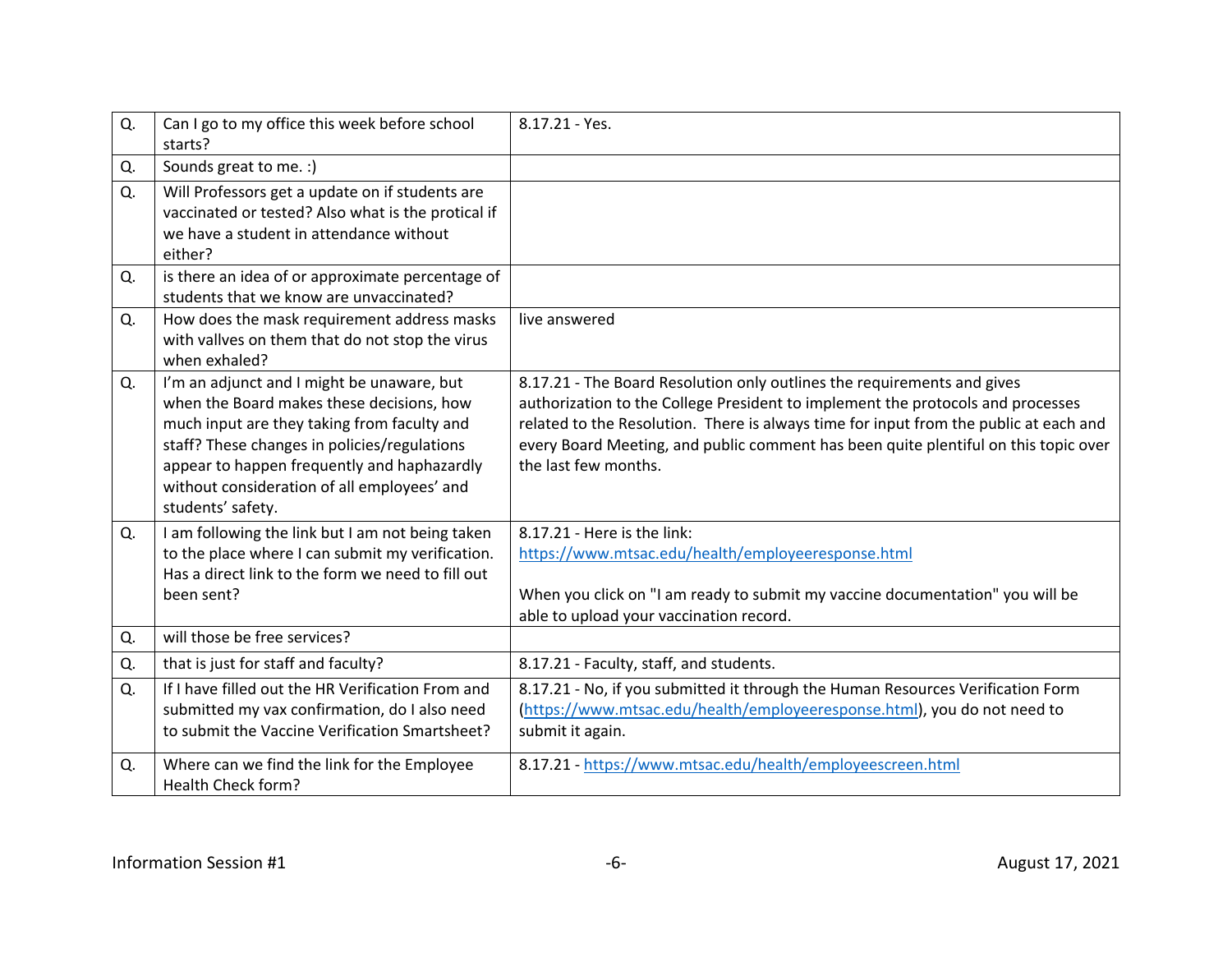| Q. | How many mental health counselors are we          | 8.17.21 - We are working to hire as many as we can to assist students. Assistance    |
|----|---------------------------------------------------|--------------------------------------------------------------------------------------|
|    | planning for? As I know that it takes studetns on | will be advertised on campus in visible locations. HR will be hiring three for       |
|    | average two weeks to get an appointment           | employee use.                                                                        |
|    | because of scheduling / availaibility conflicts   |                                                                                      |
|    | with regular counseling faculty                   |                                                                                      |
| Q. | '@Morris, can you clarify work hours? Will        | 8.17.21 - We will have a range of hours to provide opportunity for students to get   |
|    | testing or vaccination be available for evening   | tested so that it minimizes impact on the student.                                   |
|    | classes?                                          |                                                                                      |
| Q. | The first bullet point makes it sound like ALL    | 8.17.21 - Only unvaccinated employees are required to submit to surveillance         |
|    | employees will be tested weekly. Is it just       | testing.                                                                             |
|    | unvaccinated employees? or ALL?                   |                                                                                      |
| Q. | Please clarify "request for exemptions"           |                                                                                      |
| Q. | Are we able to hold class via Zoom until the      | 8.17.21 - No. At this time we are moving forward with face-to-face classes and the   |
|    | vaccine requirement/surveilance testing starts?   | mandated masking requirement.                                                        |
| Q. | can vaccinated faculty/employees elect to get     | 8.17.21 - There would not be an issue if a vaccinated employee wanted to participate |
|    | tested periodically if desired?                   | in periodic surveillance testing.                                                    |
| Q. | To facilitate contact tracing, are you            | 8.17.21 - Yes, we highly recommend seating charts be used, which will assist in      |
|    | recommending instructors use seating charts       | contact tracing.                                                                     |
|    | and assigned seating?                             |                                                                                      |
| Q. | Do students need to make weekly appointments      |                                                                                      |
|    | for testing? What about student non-              |                                                                                      |
|    | compliance? What about student issues             |                                                                                      |
|    | regarding compliance and testing? Am I            |                                                                                      |
|    | expected to accommodate this throughout the       |                                                                                      |
|    | semester? Do I need to cover this in my syllabus  |                                                                                      |
|    | ? And if so, am I allowed to notify students that |                                                                                      |
|    | missing class and assignments due to testing      |                                                                                      |
|    | issues is not allowed?                            |                                                                                      |
| Q. | When a student misses their test, they get        |                                                                                      |
|    | flagged, but who has to pull the student from     |                                                                                      |
|    | class?                                            |                                                                                      |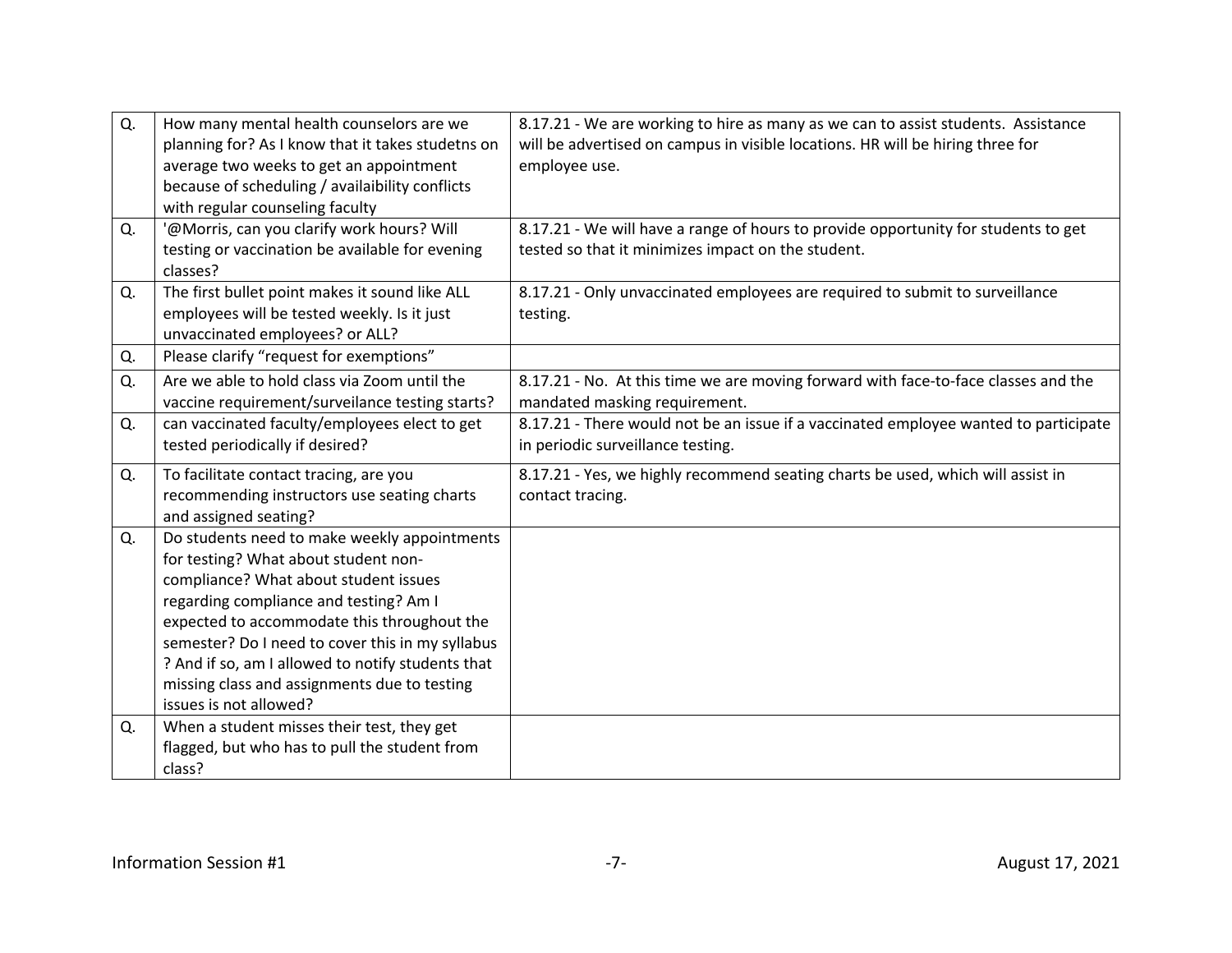| Q. | What type of test will this be and why do not<br>vaccinated employees have to be tested when                                                                                                          | 8.17.21 - Most likely a PCR test, but we will know once a vendor is selected.                                                             |
|----|-------------------------------------------------------------------------------------------------------------------------------------------------------------------------------------------------------|-------------------------------------------------------------------------------------------------------------------------------------------|
| Q. | anyone can be asymptomatic?<br>How do you handle students who get flagged for<br>not testing a particular week?                                                                                       |                                                                                                                                           |
| Q. | How do we know that students submitted proof<br>of vaccination? Will it show on the roster? How<br>can we screen who has been cleared or not?                                                         |                                                                                                                                           |
| Q. | WILL IT BE A CANVAS NOTIFICATION OF A<br><b>NEGATIVE TEST</b>                                                                                                                                         | 8.17.21 - No. The system we bring on will handle the notification of clearance after a<br>negative test.                                  |
| Q. | Where will we go for survelliance testing on<br>campus?                                                                                                                                               | 8.17.21 - We will know once a vendor is selected.                                                                                         |
| Q. | But that does not inform the faculty if the<br>student can come to class?                                                                                                                             |                                                                                                                                           |
| Q. | Are the students also getting "trained" on all of<br>these policies?                                                                                                                                  | 8.17.21 - Email, voicemail, text, and portal message campaign has begun.                                                                  |
| Q. | Is there a component of the contact tracing<br>where the instructor gets notified?                                                                                                                    |                                                                                                                                           |
| Q. | will the temperature be monitored at entrances<br>of each building? Like it was done in health<br>programs building the last 2 semesters?                                                             |                                                                                                                                           |
| Q. | So we are just hoping students will fill out the<br>health check when they are sick, have a<br>symptom, or miss class? As 1000s of students<br>return there maybe 100s a day/week to be<br>processed. |                                                                                                                                           |
| Q. | Will staff and students be required to fill out the<br>Covid screening questionarre daily?                                                                                                            | 8.17.21 - At this time, the Health Check smartsheet is filled out when you are<br>experiencing COVID-19 symptoms.                         |
| Q. | I made a copy of my vaccination card to keep in<br>my book bag. Can I just show that?                                                                                                                 | 8.17.21 - If you haven't already, please submit your proof of vaccination to HR via<br>https://www.mtsac.edu/health/employeeresponse.html |
| Q. | How will an instructor know if an unvaccinated<br>student has tested weekly and can allow them<br>into the classroom?                                                                                 |                                                                                                                                           |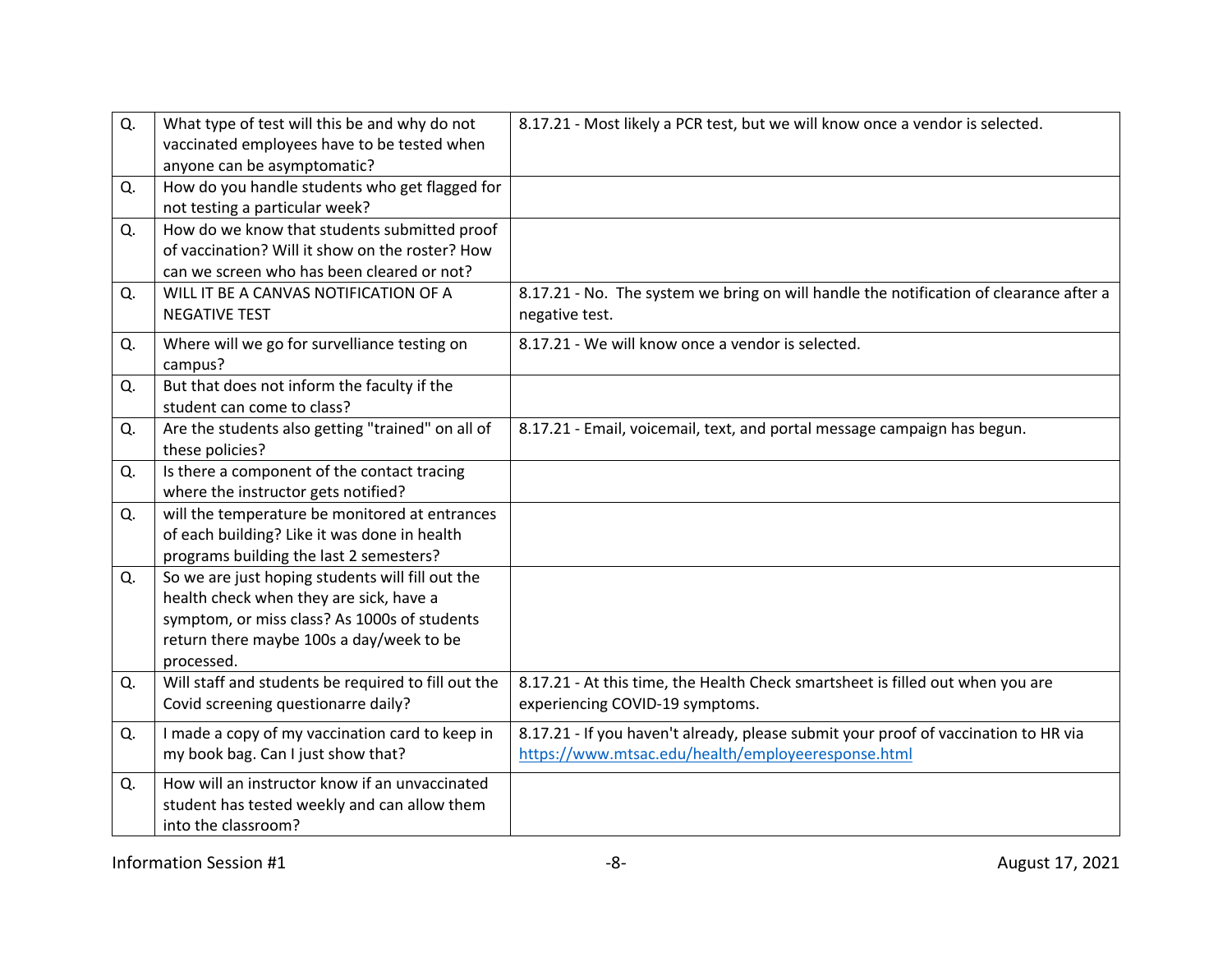| Q. | I'd like to know how the classroom desks will be   |                                                                             |
|----|----------------------------------------------------|-----------------------------------------------------------------------------|
|    | set up, and how many students are allowed in       |                                                                             |
|    | the classroom?                                     |                                                                             |
| Q. | Can we find out how many air cycles per hour       |                                                                             |
|    | are circulated through specific rooms?             |                                                                             |
| Q. | If the AC goes out during class, should we         |                                                                             |
|    | dismiss, as there is no filtration happening?      |                                                                             |
| Q. | Are there resources we can provide to students     |                                                                             |
|    | during the first week of classes regarding COVID,  |                                                                             |
|    | testing, what to do if they're sick, etc?          |                                                                             |
| Q. | I observe a student coughing excessively in        |                                                                             |
|    | lecture, how should the professor respond?         |                                                                             |
|    | Send them directly to Health Center? What else     |                                                                             |
|    | is to be done from a reporting perspective?        |                                                                             |
| Q. | For the Fall, will students and staff be required  |                                                                             |
|    | to do the Covid-19 health check online as we did   |                                                                             |
|    | in Spring prior to coming to campus?               |                                                                             |
| Q. | I have already had a student contact me to         |                                                                             |
|    | inform me they tested positive for Covid within    |                                                                             |
|    | the last week. What do I tell the student in       |                                                                             |
|    | terms of coming to the first couple of weeks of    |                                                                             |
|    | the semester? Do I need to inform the class if     |                                                                             |
|    | another positive case is reported in the class?    |                                                                             |
| Q. | Are "Surveillance testing" only for unvaccinated   |                                                                             |
|    | staff? Will testing be done with vaccinated staff? |                                                                             |
|    | Randomly or regularly as well?                     |                                                                             |
| Q. | Why have we not been getting emails about          | 8.17.21 - On the Mt. SAC website there is a dashboard with that information |
|    | positive COVID cases on campus? Other              | https://www.mtsac.edu/health/covid-dashboard.html                           |
|    | colleges keep their faculty and staff involved     |                                                                             |
|    | about how dangerous the working conditions         |                                                                             |
|    | are. Mt. SAC has NOT kept us informed. Will        |                                                                             |
|    | you be providing emails to faculty and staff       |                                                                             |
|    | EVERY TIME there is a positive COVID case?         |                                                                             |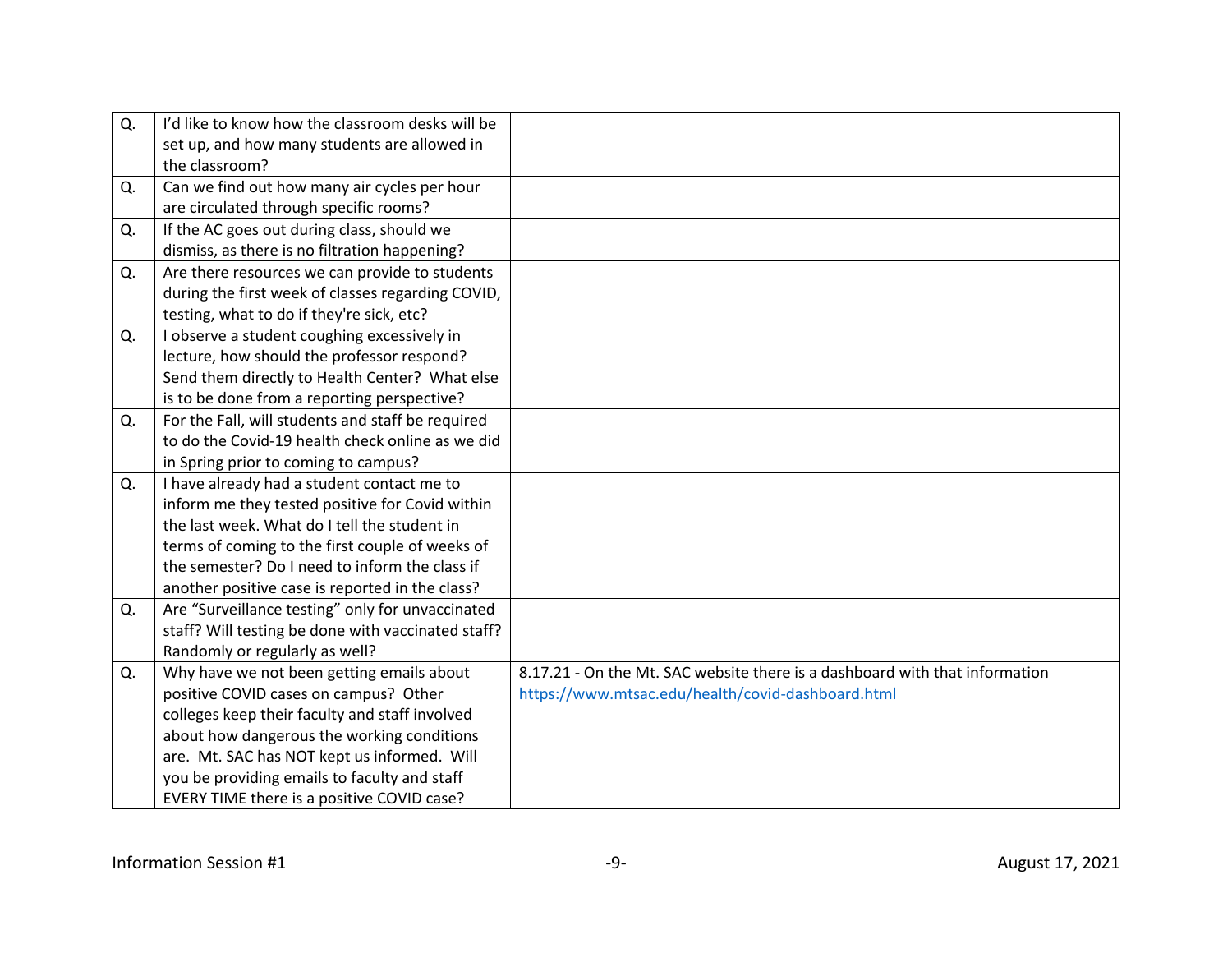| Q. | Can the contact tracing in place handle an         |                                                                                   |
|----|----------------------------------------------------|-----------------------------------------------------------------------------------|
|    | increase capacity as 1000s of students return to   |                                                                                   |
|    | campus?                                            |                                                                                   |
| Q. | Do we have a plan for off campus classes?          |                                                                                   |
| Q. | What will it take for the school to pivot to 100%  |                                                                                   |
|    | online? How many people have to get sick for       |                                                                                   |
|    | the school to make that decision?                  |                                                                                   |
| Q. | I can't believe that the resolution to require     |                                                                                   |
|    | vaccines / testing wasn't discussed/approved       |                                                                                   |
|    | until now. This should have been done at the       |                                                                                   |
|    | start of summer, when Cal State and UC did this.   |                                                                                   |
|    | We are being asked to return under duress.         |                                                                                   |
|    | Please reduce class size, at least, so we are not  |                                                                                   |
|    | in small rooms with 35 people for two hours,       |                                                                                   |
|    | before another 35 students enter for another       |                                                                                   |
|    | two hours                                          |                                                                                   |
| Q. | If an online student chooses to visit a professor  |                                                                                   |
|    | on campus for in person office hours do they       |                                                                                   |
|    | need to participate weekly covid testing or        |                                                                                   |
|    | submit a vaccination record?                       |                                                                                   |
| Q. | Does counseling and financial aid appointments     |                                                                                   |
|    | fall under larger time or short visits (related to |                                                                                   |
|    | unvaccinated students coming onto campus for       |                                                                                   |
|    | brief visit)?                                      |                                                                                   |
| Q. | Hearing that students and faculty will self report |                                                                                   |
|    | does not make me feel safer. Am I hearing this     |                                                                                   |
|    | correctly?                                         |                                                                                   |
| Q. | Do fully vaccinated employees have to do           | 8.17.21 - No, the Resolution only requires nonvaccinated individuals to submit to |
|    | surveillance testing?                              | the surveillance testing.                                                         |
| Q. | And related to post above, also tutoring?          |                                                                                   |
| Q. | If we have to quarantine our entire class, do we   |                                                                                   |
|    | have to pivot to online teaching? Will there be    |                                                                                   |
|    | additional compensation for this additional        |                                                                                   |
|    | work? Can we remain online at that point?          |                                                                                   |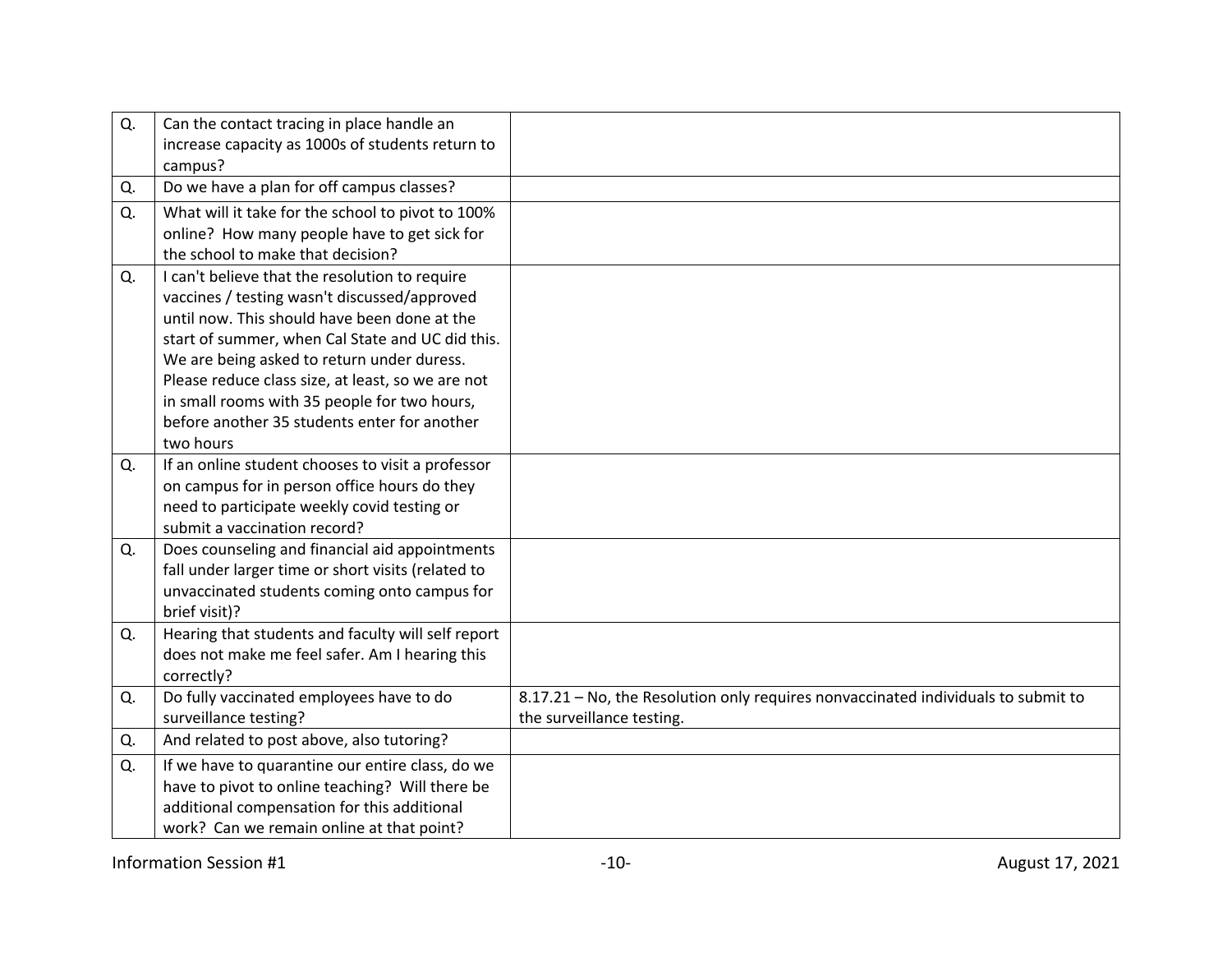| Q. | If a person has been wearing a mask when            |  |
|----|-----------------------------------------------------|--|
|    | "exposed" will he be quarantined also?              |  |
| Q. | How quickly do you work through this flowchart,     |  |
|    | such that students are notified by the next class   |  |
|    | meeting?                                            |  |
| Q. | If a classroom is closed due to a positive case     |  |
|    | with other classes be moved to other                |  |
|    | classrooms                                          |  |
| Q. | knowing that the viral load in the                  |  |
|    | nasopharyngeal cavity is similar in vaccinated      |  |
|    | and unvaccinated individuals for Delta variant, I   |  |
|    | am wondering if a negative covid test should be     |  |
|    | required for vaccinated asymptomatic                |  |
|    | employees or students who were known to be          |  |
|    | exposed to a Covid positive individual in a class   |  |
|    | or work situation? To reduce potential spread?      |  |
| Q. | '@Lisa - I am aware that there is a dashboard,      |  |
|    | but it's not easy to find, and not all faculty      |  |
|    | members are aware of this. At the very least,       |  |
|    | the school should be sending emails about this.     |  |
|    | It's a life or death situation. Doesn't that at the |  |
|    | very least deserve an email???                      |  |
| Q. | How will tracing and health screening for places    |  |
|    | that do not have class rosters or sign-ins, and     |  |
|    | places that are open to the general public work?    |  |
|    | Places such as the library, or non-students         |  |
|    | visiting places like Admissions, etc.               |  |
| Q. | Thaks for your answers                              |  |
| Q. | What is the campus plan to deal with                |  |
|    | Breakthrough infections, i.e. those cases that      |  |
|    | are contracted in the vaccinated individuals,       |  |
|    | who, under this current plan, won't be receiving    |  |
|    | a regular screening?                                |  |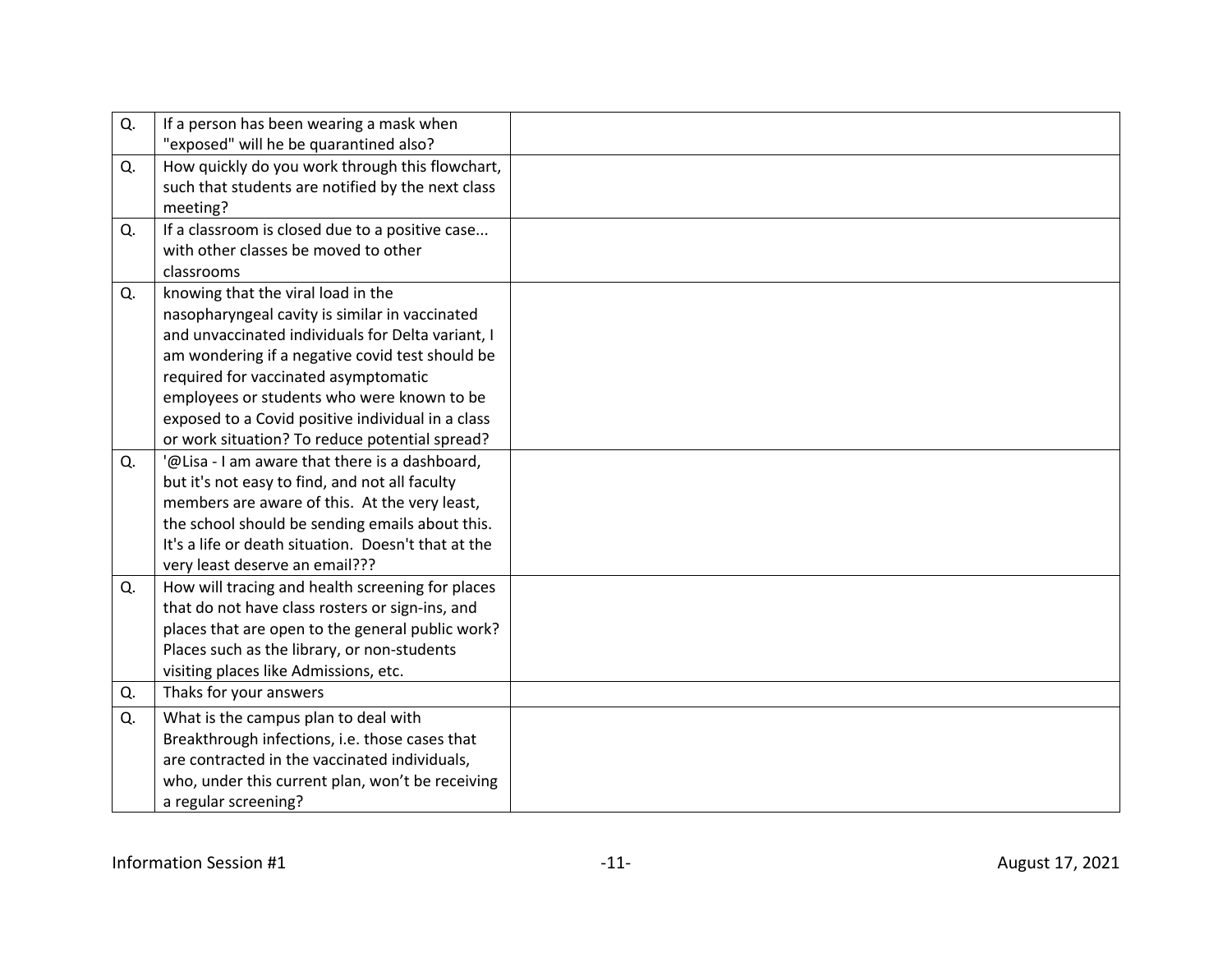| Q. | How do we do seeting charts in a language class<br>when students are expected to speak to other<br>students in multiple small groups?                                                                                                                                                                                       |                                                        |
|----|-----------------------------------------------------------------------------------------------------------------------------------------------------------------------------------------------------------------------------------------------------------------------------------------------------------------------------|--------------------------------------------------------|
| Q. | Do you have an idea of how long that contact<br>tracing protocol might take place before they<br>make the space open again?                                                                                                                                                                                                 |                                                        |
| Q. | Can classes that are scheduled on campus be<br>turned into DL at this time? Our program has<br>robust DL attendance in general                                                                                                                                                                                              |                                                        |
| Q. | seating*                                                                                                                                                                                                                                                                                                                    |                                                        |
| Q. | The document currently being presented will be<br>shared on the instruction website?                                                                                                                                                                                                                                        | 8.17.21 - Yes - please visit www.mtsac.edu/instruction |
| Q. | The Dashboard is disappointingly vague. Will<br>they be updating it to include tracing info so<br>that students, faculty, and staff will know if they<br>happened to be in the same space as Covid-<br>positive individuals? Without that info, this<br>information feels moot                                              |                                                        |
| Q. | What if the student delays reporting their<br>positive test to the college?                                                                                                                                                                                                                                                 |                                                        |
| Q. | What is the instructor is the one who tests Covid<br>positive? How will the course pivot online?                                                                                                                                                                                                                            |                                                        |
| Q. | The discussion of contact tracing is ignoring that<br>people will get sick                                                                                                                                                                                                                                                  |                                                        |
| Q. | Some of our classes that are lecture/ lab are a<br>challenge to transition online - are there some<br>guidelines if we can not effectively teach our<br>labs online? some have required kits to be<br>delivered to students prior to the semester<br>start, and we don't have the option to do this<br>during the semester. |                                                        |
| Q. | How long does the contact tracing and<br>notification process take? How many people                                                                                                                                                                                                                                         |                                                        |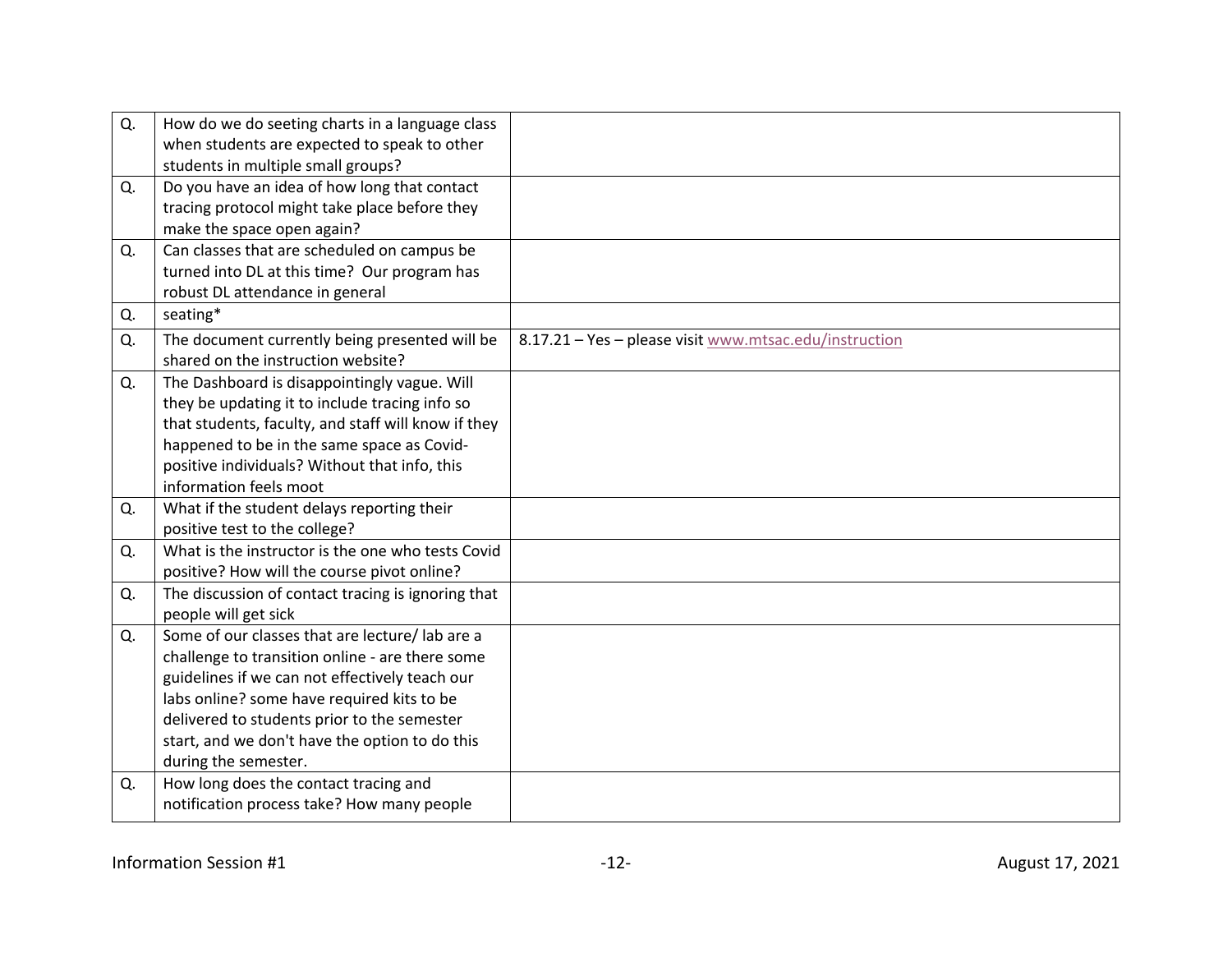|    | (family members, colleagues, friends, household<br>members) will be exposed in that time? |  |
|----|-------------------------------------------------------------------------------------------|--|
| Q. | Why is a vaccinated person with no symptoms                                               |  |
|    | supposed to quarantine for the impacted class,                                            |  |
|    | but not from other classes? That just doesn't                                             |  |
|    | make sense. They should quarantine for ALL                                                |  |
|    | classes since they can still spread the virus.                                            |  |
| Q. | Will there be Extra Pay for courses that cannot                                           |  |
|    | transition online due to equipment?                                                       |  |
| Q. | Are we allowed to put this Planning for                                                   |  |
|    | Secondary Effects from an Exposure: Class                                                 |  |
|    | Exposure information into our syllabi? Like                                               |  |
|    | informing the students that we may have to go                                             |  |
|    | into emergency distance learning for a period of                                          |  |
|    | days while quarantining?                                                                  |  |
| Q. | This sounds extremely chotic and disruptive to                                            |  |
|    | student's learning. What if students do not have                                          |  |
|    | the technology or enviroment to quickly pivot                                             |  |
|    | online.                                                                                   |  |
| Q. | Off campus classes aren't subject to any of these                                         |  |
|    | testing/reporting requirements, wondering how                                             |  |
|    | exactly we are to support the faculty and                                                 |  |
|    | students remain safe?                                                                     |  |
| Q. | I am concerned about closing teaching labs for                                            |  |
|    | 24 hours as there are not alternate classrooms                                            |  |
|    | available with the required teaching materials.                                           |  |
| Q. | What do labs do if a different lab is exposed- we                                         |  |
|    | can't change rooms for our labs- there is                                                 |  |
|    | specialized equipment. Are there suggested                                                |  |
|    | guidelines? It sounds like we would need to                                               |  |
|    | pivto to remote learning or cancel the lab, and                                           |  |
|    | this could impact coverage of the CORE content.                                           |  |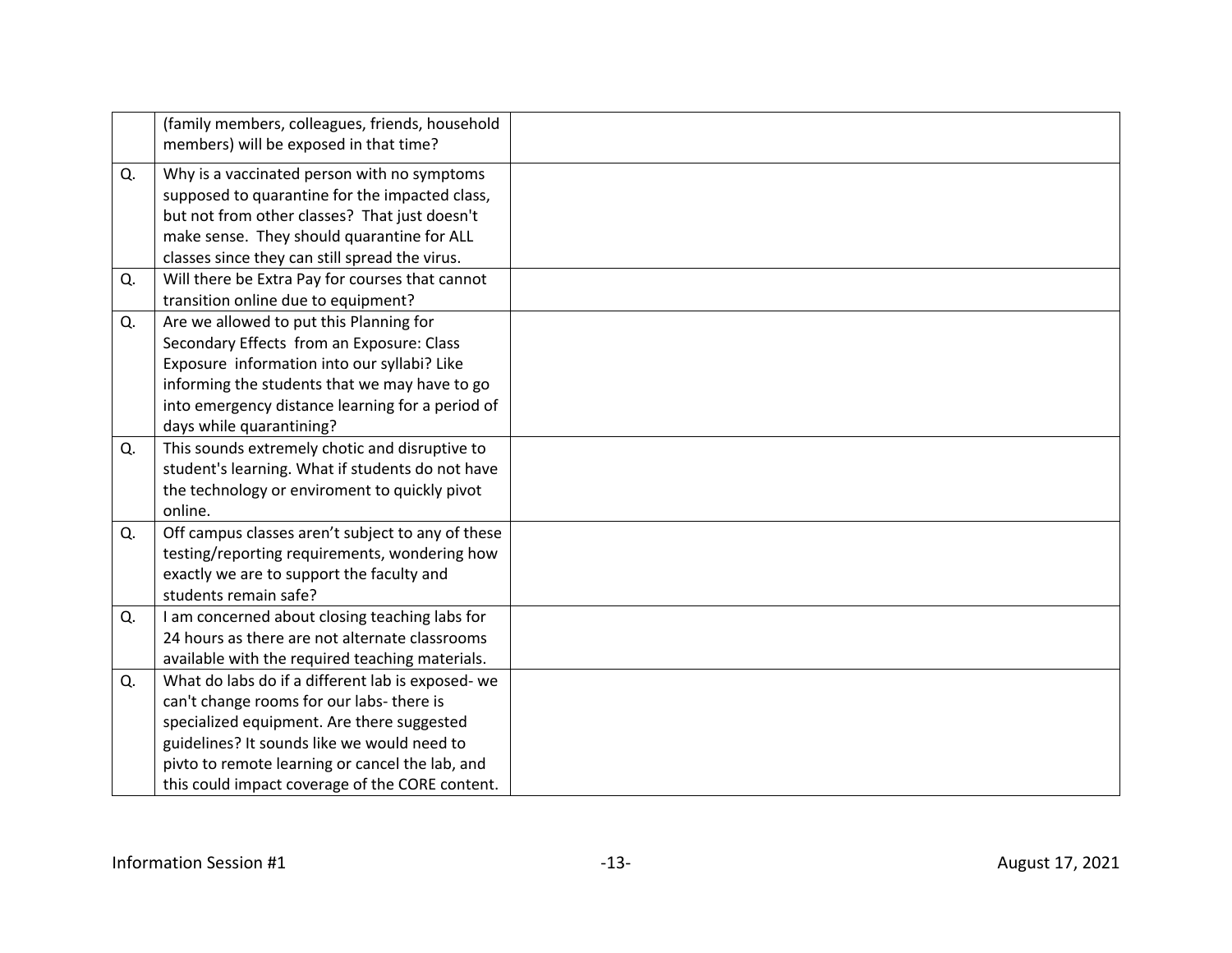| Q. | How will deep cleaning work with classes that        |  |
|----|------------------------------------------------------|--|
|    | happen one right after another in the same           |  |
|    | lab/classroom and there is no alternative space?     |  |
| Q. | Vaccinated people can spread the virus               |  |
| Q. | Can we get a copy of this document?                  |  |
| Q. | What if a student is forced to quarantine            |  |
|    | because some one in their class tests                |  |
|    | positivewill they be penalized for missing           |  |
|    | other in-person classes?                             |  |
| Q. | It's not clear. If the faculty is vaccinated and has |  |
|    | no symptoms, but the class is quarantined, does      |  |
|    | the faculty member teach online synchronously?       |  |
| Q. | Regarding the bullet that begins "vaccinated         |  |
|    | faculty, without symptoms"can you remind             |  |
|    | me approximately how long it might take for the      |  |
|    | contact tracer to clear a faculty member?            |  |
| Q. | Is there a way we can get the document(s) for        |  |
|    | this meeting?                                        |  |
| Q. | My classes are back-to-back: If one class is in      |  |
|    | emergency distance learning and the other isn't;     |  |
|    | how am I to teach the in-person class and            |  |
|    | distance learning classes back to back?              |  |
| Q. | Should we advise all non-FOMAR faculty to            |  |
|    | complete this training just in case?                 |  |
| Q. | I no longer feel safe teaching on campus any         |  |
|    | longer. Is it possible to teach my in-person class   |  |
|    | synchonously now?                                    |  |
| Q. | If I believe I have been exposed off campus? Do I    |  |
|    | need medical documentation to quarentine or          |  |
|    | pivot online?                                        |  |
| Q. | If a faculty has 2 consecutive classes and one is    |  |
|    | quarantined, will it be okay to transfer both to     |  |
|    | emergency distance learning?                         |  |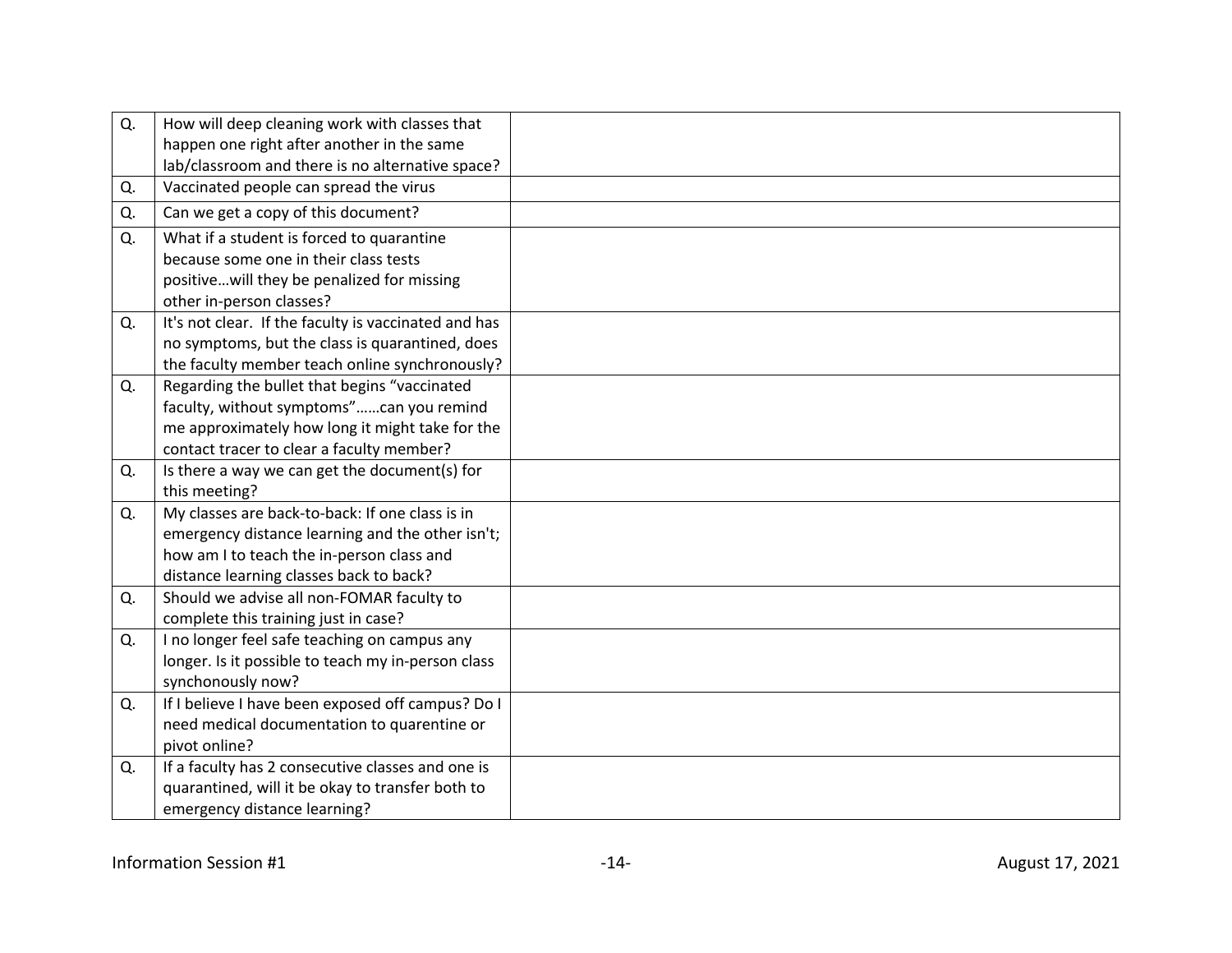| Q. | What happens when your students from your<br>face to face class wants to move the class<br>online? Is that possible?                                                                                                                        |                                                                                                                                           |
|----|---------------------------------------------------------------------------------------------------------------------------------------------------------------------------------------------------------------------------------------------|-------------------------------------------------------------------------------------------------------------------------------------------|
| Q. | What happens to a class in the time between a<br>failed symptom screening and the results of a<br>COVID test?                                                                                                                               |                                                                                                                                           |
| Q. | Is admin aware that many students enrolled in<br>face to face do not realize that their classes are<br>not online?                                                                                                                          |                                                                                                                                           |
| Q. | If a class was only offered as an on campus<br>course, and not online, how do we know there is<br>student need for an online class?                                                                                                         |                                                                                                                                           |
| Q. | Will there be additional compensation for<br>faculty who need to pivot online (for a new<br>prep)? That's a high demand for a class<br>expected to be taught in person, especially for<br>new faculty                                       |                                                                                                                                           |
| Q. | So to clarify there is no plan or procedures in<br>place for the first week of class regarding testing<br>or vaccinations?                                                                                                                  |                                                                                                                                           |
| Q. | If you teach classes back to back, and you have a<br>positive case, which causes you to need to move<br>online for 10 days, where are we to do that<br>when 25 minutes later you have a F2F class?                                          |                                                                                                                                           |
| Q. | How is the online course demand being<br>measured? Hybrid courses are listed as online in<br>the schedule of classes, so students are under<br>the impression that these courses are online,<br>but they are finding out that they are not. |                                                                                                                                           |
| Q. | How will we be notified if someone in our face-<br>to-face class has COVID 19?                                                                                                                                                              | 8.17.21 - A contact tracer will reach out to any individual that may be considered a<br>close contact with someone who is COVID positive. |
| Q. | Do we need to get sick first before we are given<br>accomodations by HR>                                                                                                                                                                    |                                                                                                                                           |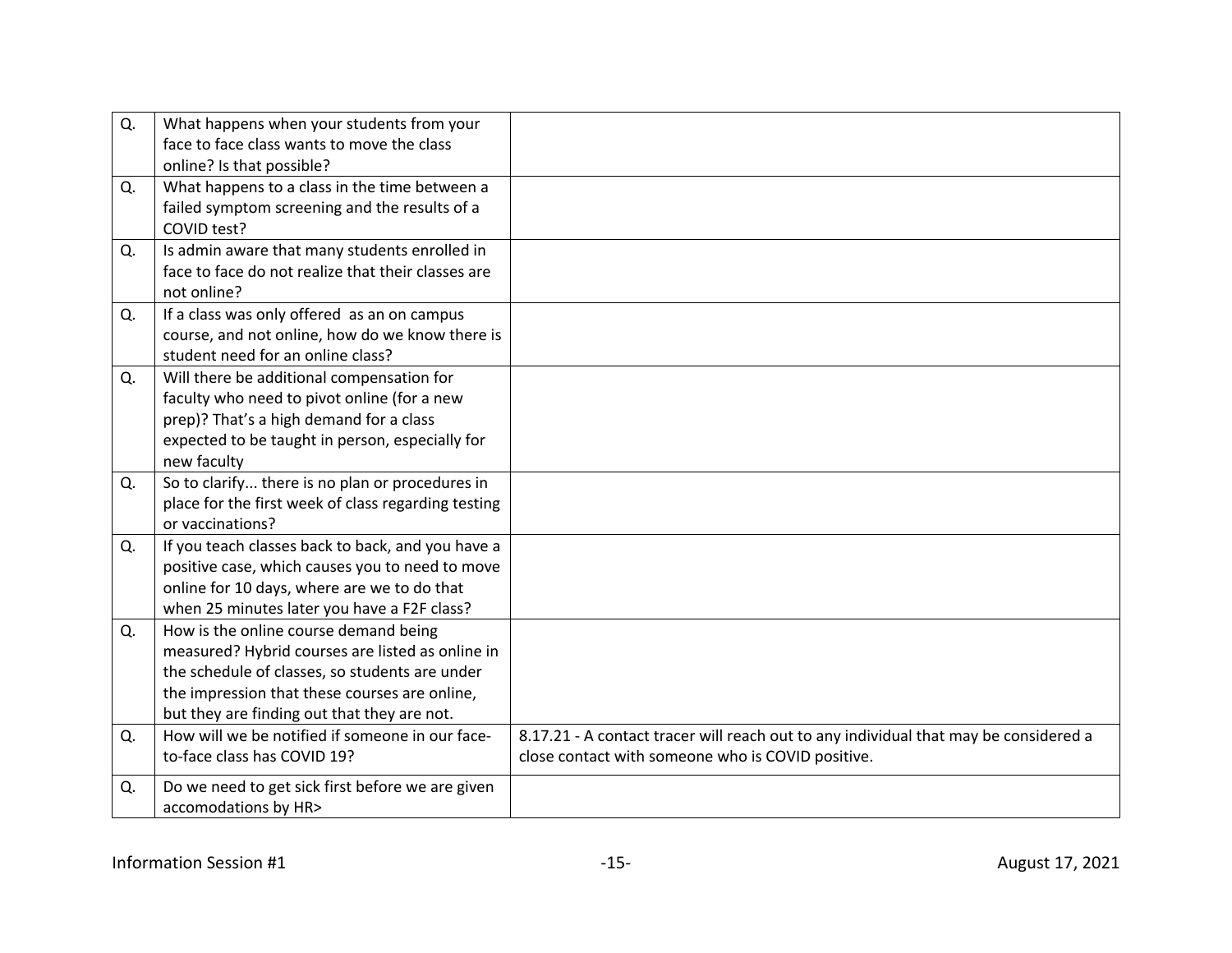| Q. | $\cdot$                                                                                                                                                                                                                                                                                                                                                                                                                                                                                            |  |
|----|----------------------------------------------------------------------------------------------------------------------------------------------------------------------------------------------------------------------------------------------------------------------------------------------------------------------------------------------------------------------------------------------------------------------------------------------------------------------------------------------------|--|
| Q. | I know a faculty member who made a request<br>for accomodations to talk to HR in MAY and<br>never heard back. They also requested to use<br>their loadbank and never heard back. What<br>should this faculty member do?                                                                                                                                                                                                                                                                            |  |
| Q. | Is the medical and religious exemption still<br>required for weekly testing or will we<br>automatically do weekly testing for<br>unvaccinated students?                                                                                                                                                                                                                                                                                                                                            |  |
| Q. | According to my department chair, there is no<br>demand for classes that AREN'T on-line. Why<br>can FOMAR be extended for this semester?                                                                                                                                                                                                                                                                                                                                                           |  |
| Q. | sorry: can't                                                                                                                                                                                                                                                                                                                                                                                                                                                                                       |  |
| Q. | How do we show demand? I am teaching one<br>class that no one else teaches, it is only on<br>campus. I think students would opt for an online<br>version of it if offered, but I have no way to<br>show this. I can only speak to overall patterns in<br>our department and the majority of online<br>classes are full, while there are a lot of spaces in<br>our on campus classes.                                                                                                               |  |
| Q. | Thank you everyone for all the hard work you<br>have done especially Morris and the Return to<br>Campus Taskforce.<br>I have a few questions for the operational part<br>of what we need to do as faculty once we return<br>next week.<br>1. When does the cleaning/disinfecting of the<br>classes/lab take place? Will there be a log to<br>check?<br>2. Does your course have to be DL approved to<br>be transitioned online or to hybrid mode of<br>delivery if the course has a lab component? |  |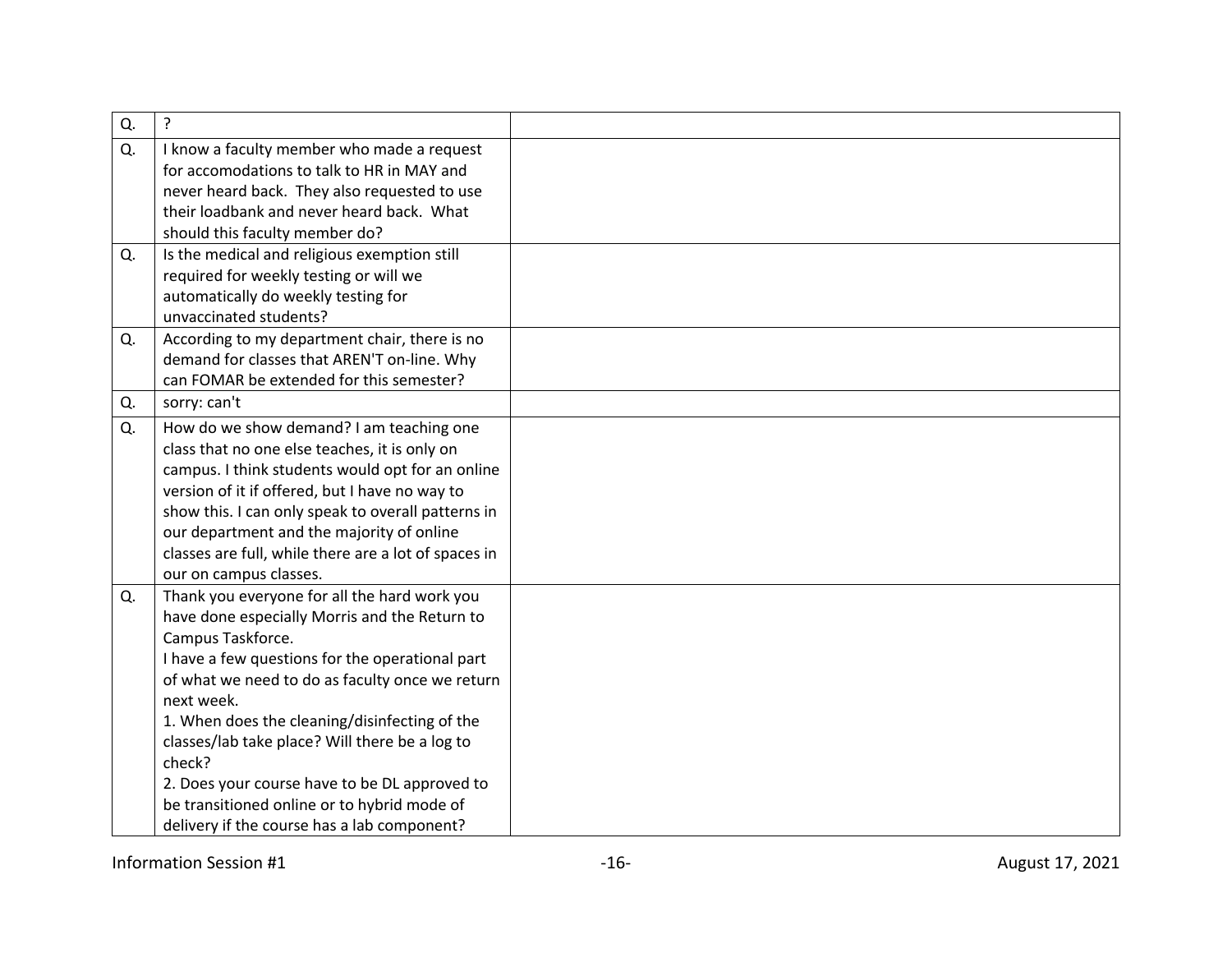|    | 3. Are vaccination for our students and weekly<br>COVID-19 testing for them free so we can share<br>with them next week?                                                              |                                                                               |
|----|---------------------------------------------------------------------------------------------------------------------------------------------------------------------------------------|-------------------------------------------------------------------------------|
| Q. | This isn't being answered directly: If we are NOT<br>SPOT certified, we do NOT have the option to<br>take our courses online unless a student in our<br>class gets COVID, correct?    |                                                                               |
| Q. | Are you aware of the amount of work required<br>to pivot between online and in-person. Your<br>responses make it sound like no big deal to just<br>shift whenever?                    |                                                                               |
| Q. | Are we going to have microphones so students<br>can hear us through the masks?                                                                                                        | Y8.17.21 - es. Please work with your department chair regarding your request. |
| Q. | it also might be good to mention to faculty that<br>even if you have an in-class course to have your<br>online canvas course set up and ready for any<br>emergency distance learning. |                                                                               |
| Q. | '@Maya   actually the college has been very<br>transparent has a webpage here they share this<br>information at:<br>https://www.mtsac.edu/health/covid-<br>dashboard.html             |                                                                               |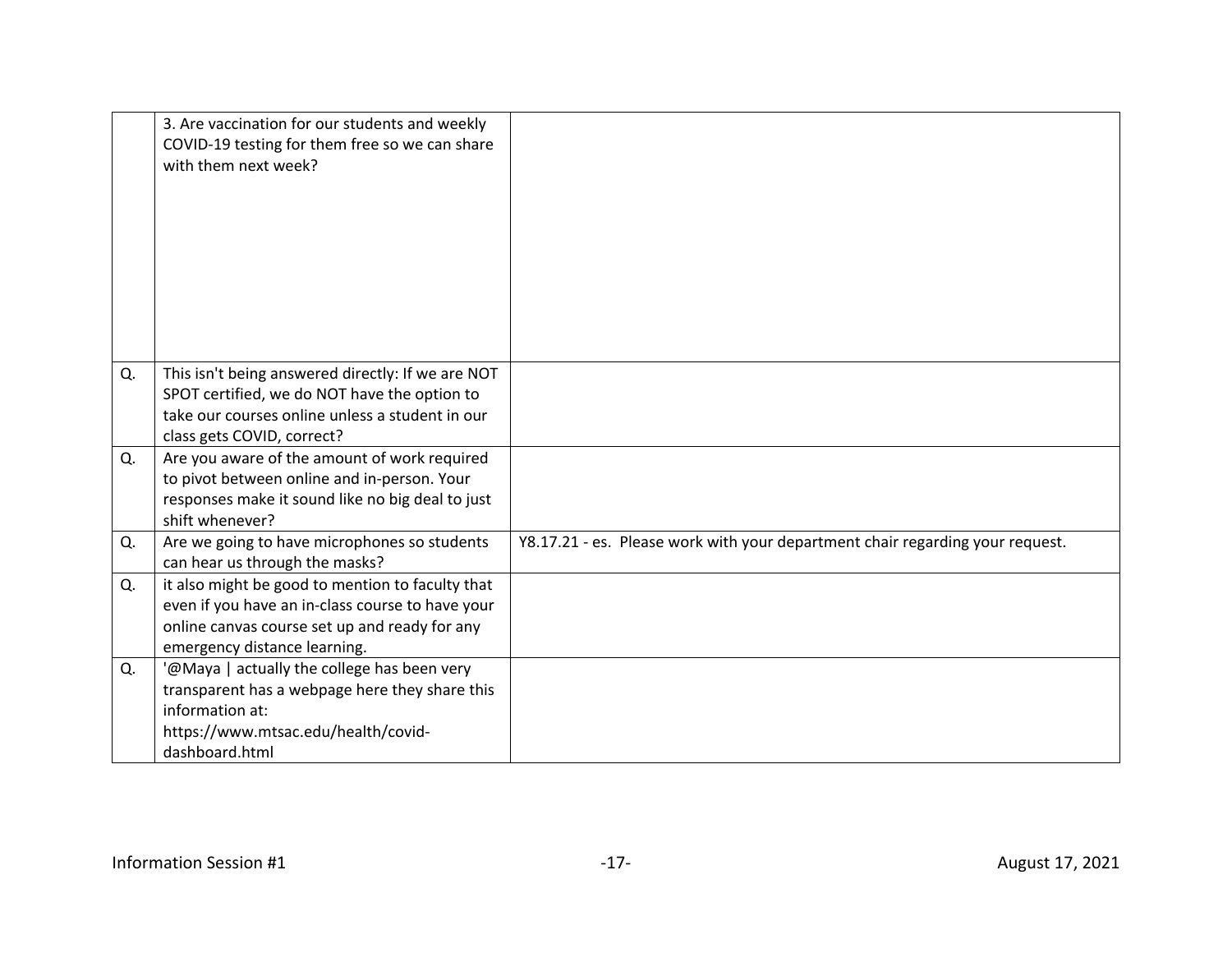| Q. | Could you provide a couple of examples of           |                                                                                         |
|----|-----------------------------------------------------|-----------------------------------------------------------------------------------------|
|    | circumstances that students would be exempt         |                                                                                         |
|    | from the mask requirement?                          |                                                                                         |
|    | Will faculty be notified at the beginning of the    |                                                                                         |
|    | semester about any students in their class who      |                                                                                         |
|    | are exempt from the mask requirement?               |                                                                                         |
| Q. | Are these policies (i.e. this currently shared      | 8.17.21 - This information can be found on Board Docs                                   |
|    | Resolution 21-05 document) published and            | https://go.boarddocs.com/ca/mtsac/Board.nsf/Public                                      |
|    | publically available for future reference yet? If   |                                                                                         |
|    | so where?                                           |                                                                                         |
| Q. | It would be helpful if there was a flow chart, like |                                                                                         |
|    | you did for the higher ups and steps they'll take,  |                                                                                         |
|    | to show us how a positive case would impact         |                                                                                         |
|    | the FACULTY - that was not clearly addressed        |                                                                                         |
|    | just spoken of. Please show step by step /          |                                                                                         |
|    | whether it is OUR class or our classroom            |                                                                                         |
| Q. | To whom do we submit a request to move our          |                                                                                         |
|    | class to fully online due to continuing safety      |                                                                                         |
|    | issues?                                             |                                                                                         |
| Q. | What if other students single out a student with    |                                                                                         |
|    | an accomodation? Are we not supposed to keep        |                                                                                         |
|    | them confidential?                                  |                                                                                         |
| Q. | can instructors wear a face shield only while       | 8.17.21 - This question is being answered by Sohka right now                            |
|    | teaching?                                           |                                                                                         |
| Q. | Will Student Services be open for in person         | 8.17.21 - Student Services is currently open for in person visits. It will be also open |
|    | student visits during fall? If so, when?            | for the Fall                                                                            |
| Q. | When will language be ready to include in our       |                                                                                         |
|    | syllabus as I want to get them finished and         |                                                                                         |
|    | printed.                                            |                                                                                         |
| Q. | Will unvaccinated students who don't complete       |                                                                                         |
|    | testing be prevented from coming on campus? If      |                                                                                         |
|    | faculty aren't aware of their status, how do we     |                                                                                         |
|    | know they are safe to be in our classrooms?         |                                                                                         |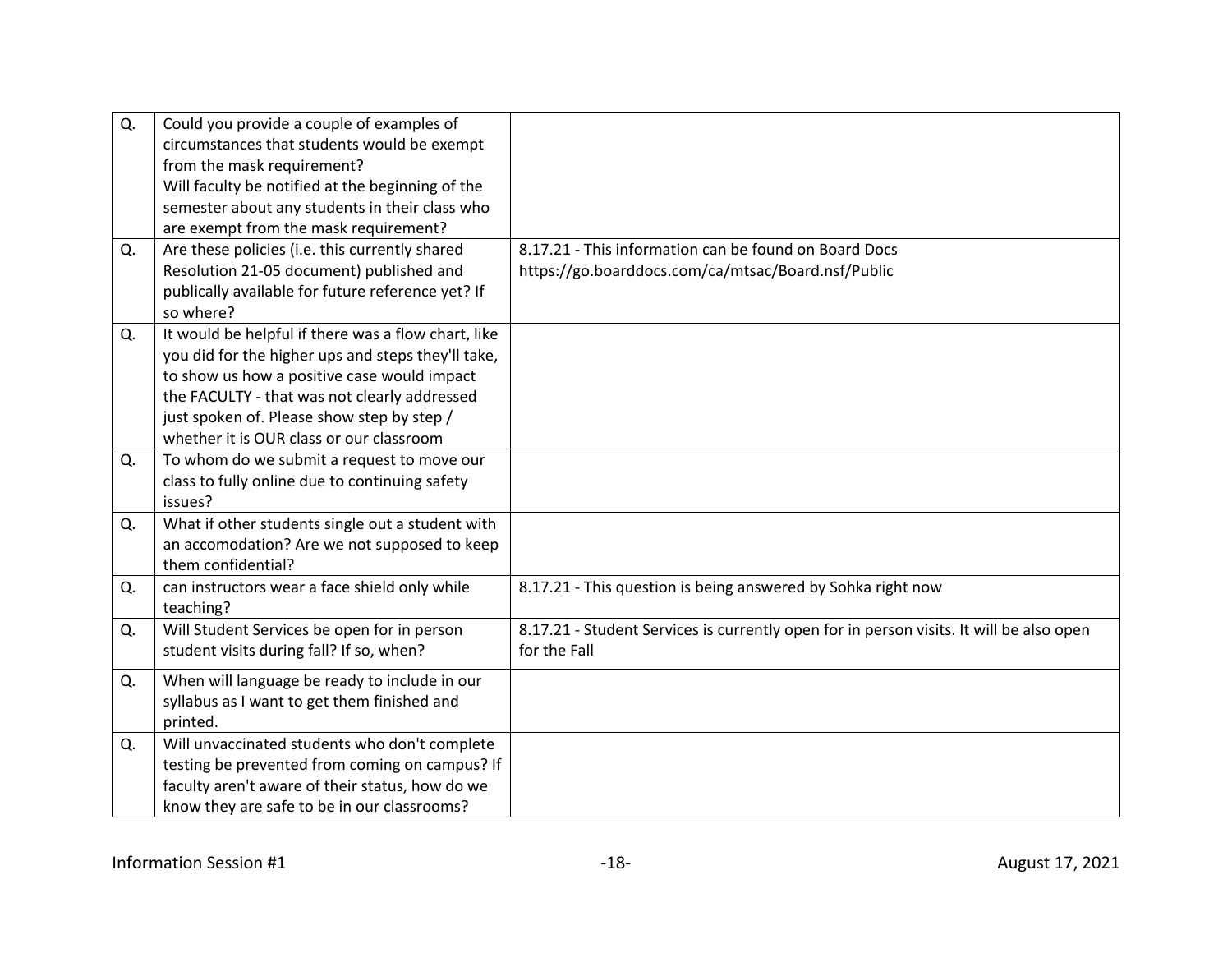| Q. | Did I understand that we cannot remove a<br>student who refuses to wear a mask?                                                                                                                                                                                                   |                                                                                                                                           |
|----|-----------------------------------------------------------------------------------------------------------------------------------------------------------------------------------------------------------------------------------------------------------------------------------|-------------------------------------------------------------------------------------------------------------------------------------------|
| Q. | Will those handouts be available before classes<br>start on Monday?                                                                                                                                                                                                               |                                                                                                                                           |
| Q. | Is the information on policies shared today<br>available for us to access later?                                                                                                                                                                                                  | 8.17.21 - Student Conduct policies can be found at the following website:<br>https://www.mtsac.edu/studentlife/standardsofconduct.html    |
| Q. | Thanks Laura, would mind to send to us this<br>written information that Dr. Yamagata-Noji is<br>sharing so I place in my syllabi?                                                                                                                                                 | 8.17.21 - Student Conduct information can be found at the following website:<br>https://www.mtsac.edu/studentlife/standardsofconduct.html |
| Q. | Is the health check form for students with<br>symptoms the same as the form for employees<br>with symptoms?                                                                                                                                                                       | 8.17.21 - Here is the form for students:<br>https://www.mtsac.edu/health/covidscreen.html                                                 |
| Q. | BTW, I just uploaded the picture of my Covid<br>Vaccination Record Card to the HR website that<br>has been shared in this chat. Thanks!!                                                                                                                                          | 8.17.21 - Thank you!                                                                                                                      |
| Q. | Is the college considering periodic surveilance<br>testing for all college community members,<br>considering something like 40% of those positive<br>for the virus are asymptomatic AND can<br>transmit the virus? Or, providing home tests for<br>folks to use at home for free? |                                                                                                                                           |
| Q. | This is not enough time to adequately address<br>our questions and concerns.                                                                                                                                                                                                      |                                                                                                                                           |
| Q. | Do we have to wear a mask when lecturing?                                                                                                                                                                                                                                         |                                                                                                                                           |
| Q. | Does that mean that it is ok to eat in the<br>classroom?                                                                                                                                                                                                                          |                                                                                                                                           |
| Q. | What are our rights in terms of having a student<br>who is exempted from wearing a mask or<br>shield? What if we are uncomfortable having<br>someone in our classroom wihtout a mask<br>putting us at risk?                                                                       |                                                                                                                                           |
| Q. | We need microphones so that our students can<br>hear us through our masks. I requested mine                                                                                                                                                                                       |                                                                                                                                           |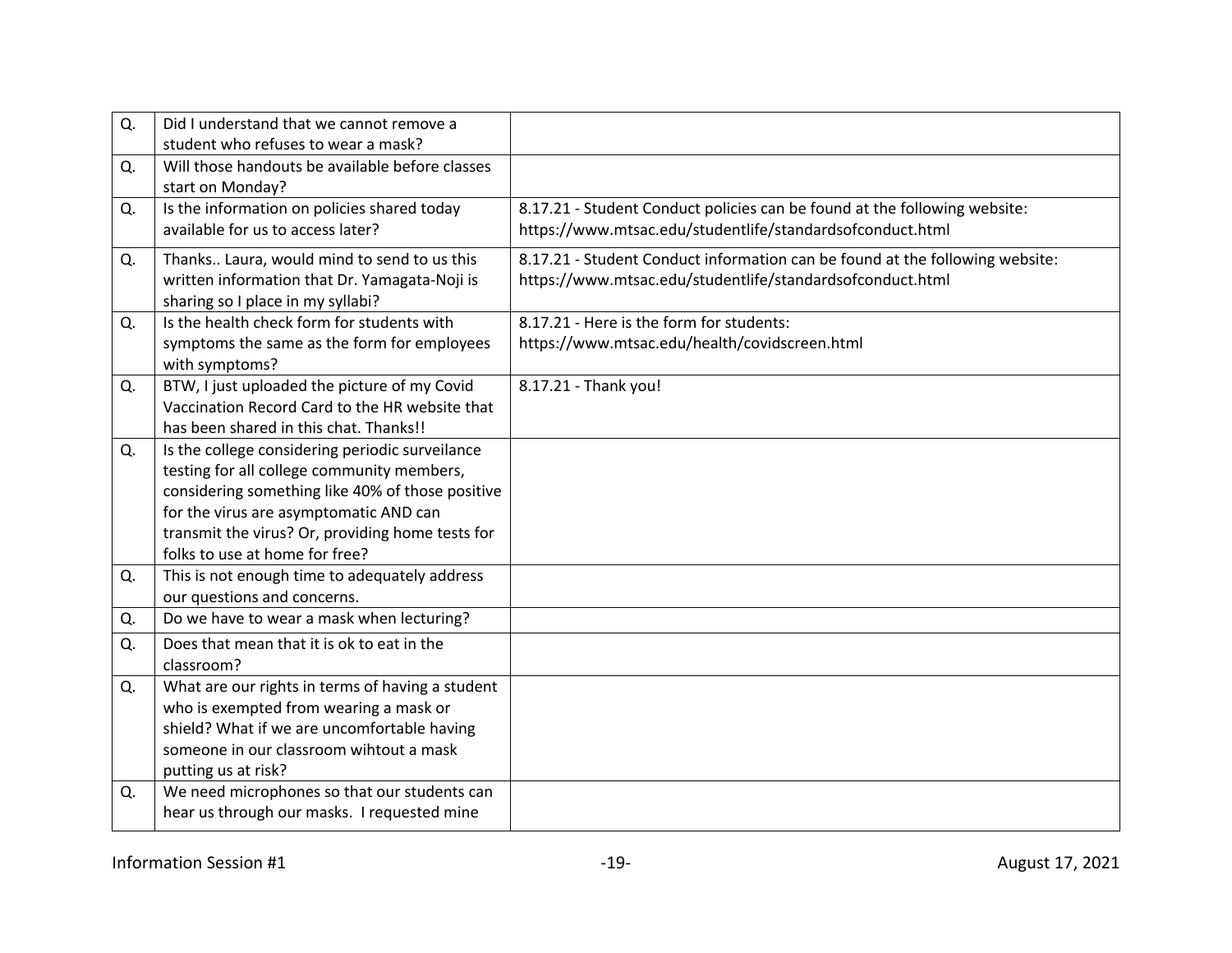|    | back in June. When can we expect to have<br>those available?                                                                                                               |                                                                                                                                                                                                                               |
|----|----------------------------------------------------------------------------------------------------------------------------------------------------------------------------|-------------------------------------------------------------------------------------------------------------------------------------------------------------------------------------------------------------------------------|
| Q. | I (for example) live with someone who can not<br>currently get the vaccine, if a student has<br>authorization not to wear a mask how can we as<br>a whole class stay safe. |                                                                                                                                                                                                                               |
| Q. | PPE?                                                                                                                                                                       | 8.17.21 - Instruction/classroom requests should be routed through the division office<br>and submitted through the PPE Request Form. PPE requests will be handled by Risk<br>Management and delivered to the division office. |
| Q. | From whom do we request the microphone???                                                                                                                                  | 8.17.21 - Please check in with your division office for more information on when<br>those will be arriving.                                                                                                                   |
| Q. | If we have students use computers in<br>classrooms or labs, should they/how should<br>they be cleaned between uses?                                                        |                                                                                                                                                                                                                               |
| Q. | This!: Since the vaccine requirement for<br>students is not yet in affect, can we hold our<br>classes online until that madate/testing is<br>actually happening            |                                                                                                                                                                                                                               |
| Q. | Do you have a recommended process if we<br>observe students with symptoms? Encourage<br>them to leave and submit a health form?                                            |                                                                                                                                                                                                                               |
| Q. | The ENTIRE campus should be notified - not just<br>the affected faculty member. We need to know<br>how pervasive the problem is.                                           |                                                                                                                                                                                                                               |
| Q. | Will we have a few health forms in the<br>classroom?                                                                                                                       |                                                                                                                                                                                                                               |
| Q. | Can you please provide the mandated COVID19<br>training that also needs to be completed again?                                                                             |                                                                                                                                                                                                                               |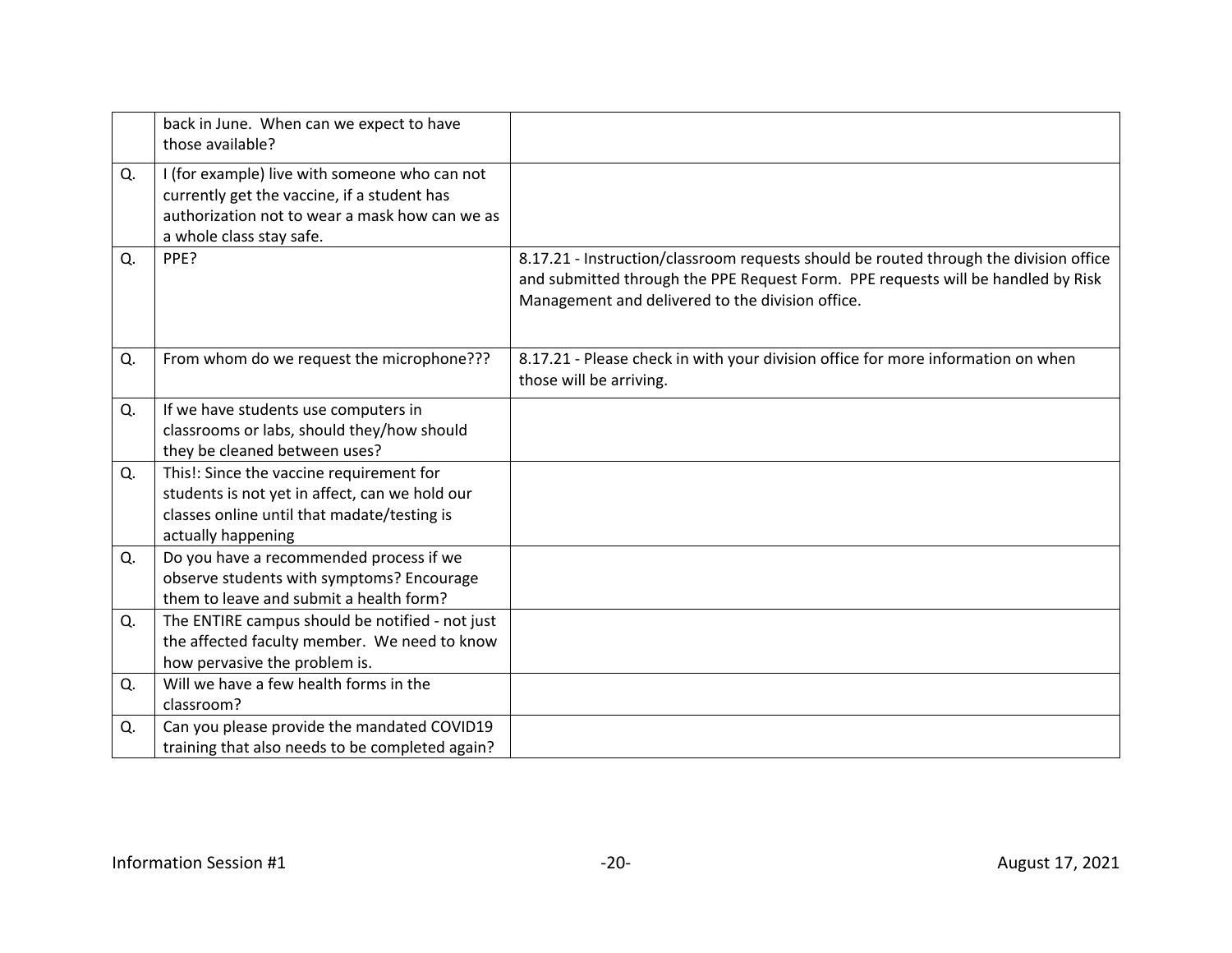| Q. | Looking at the PPE Excel spreadsheet, there are   |  |
|----|---------------------------------------------------|--|
|    | CRN classes that meet in TWO locations for        |  |
|    | lecture and then lab or activitiy. PPE has been   |  |
|    | placed in ONE location. Can we please have        |  |
|    | deans review these locations? I have noted a      |  |
|    | few in my Division that need additional kits for  |  |
|    | Monday. We are getting a list to Risk             |  |
|    | Management. Thanks                                |  |
| Q. | Can those health forms be placed and made         |  |
|    | available in the classroom?                       |  |
| Q. | How do you not have a vendor the WEEK before      |  |
|    | instruction begins? Seems like there are way too  |  |
|    | many unanswered questions                         |  |
| Q. | You all are doing a great job! Thank you. I feel  |  |
|    | ultra safe about returning to class at school and |  |
|    | I cannot wait to get back in the classroom!       |  |
|    | Thank you for the hard work you have done.        |  |
| Q. | How do we do seating chart in a language          |  |
|    | class!!!!                                         |  |
| Q. | still don't know if I can wear just a face shield |  |
|    | while teaching. no mask. without a special        |  |
|    | accommodaton                                      |  |
| Q. | What type of PCR? Will Saliva be an option?       |  |
|    | Why aren't you testing all employees as           |  |
|    | asymptomatic carriers are those with the          |  |
|    | injection and those without. Virus doesn't play   |  |
|    | favories.                                         |  |
| Q. | How can we share our ideas with other faculty?    |  |
| Q. | Do we need to do social distancing in the         |  |
|    | classroom?                                        |  |
| Q. | But if the whole class will get quarantined for a |  |
|    | positive exposure anyway, does a seating chart    |  |
|    | have any purpose?                                 |  |